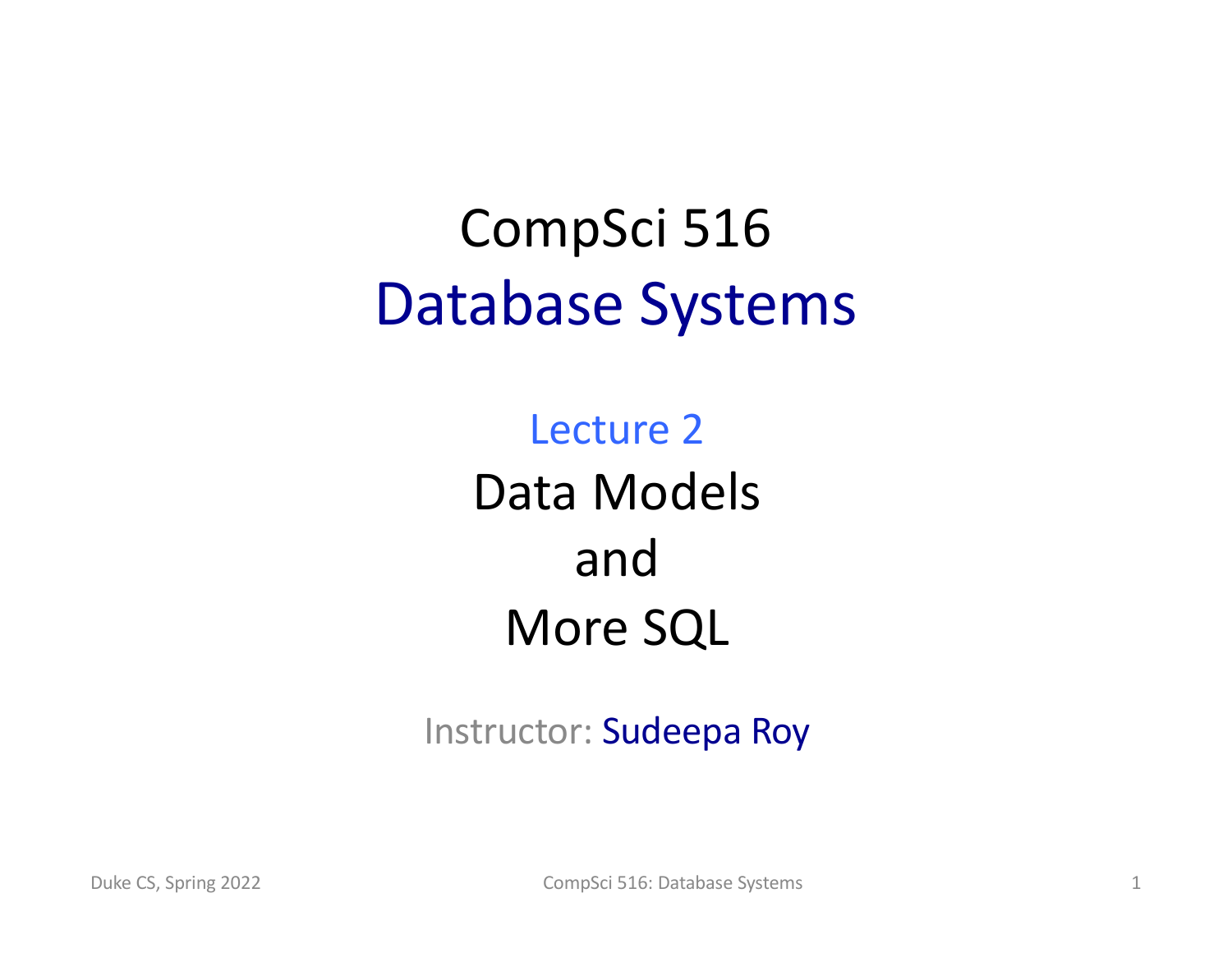# Announcements - 01/11 (Tues)

- HW1-Part 1 posted on sakai: Resources -> Homeworks -> HW1
	- Publication data, convert XML -> Relational database and store into Postgres, using Python/Java/etc.
	- Remember: You have to learning these frameworks yourself with online material, and some help from TAs
	- Start working on it!
	- Part 2 will have SQL queries and data analysis
	- Both parts due on 01/27/2022 (Thursday)
- Office hour times + Zoom link posted on Ed
- Threads for project teams posted on Ed
	- If you are looking for teammates or a team, please post
- If you have any question about the class before the add/drop date, let me know after class
	- Recording will stop at 11:30 am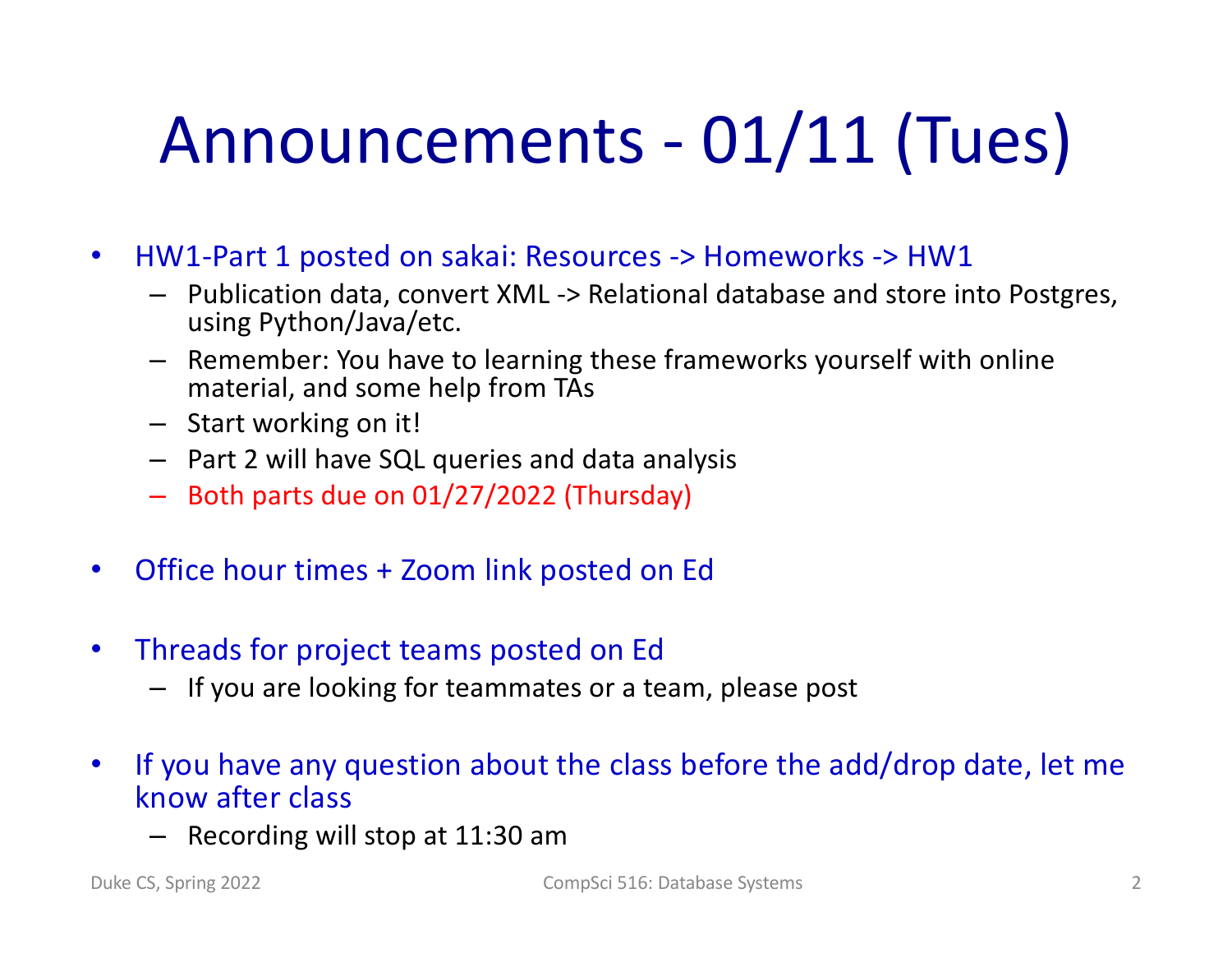Review of Database Systems "What" and "Why"

> In this course "How to use" "How it works"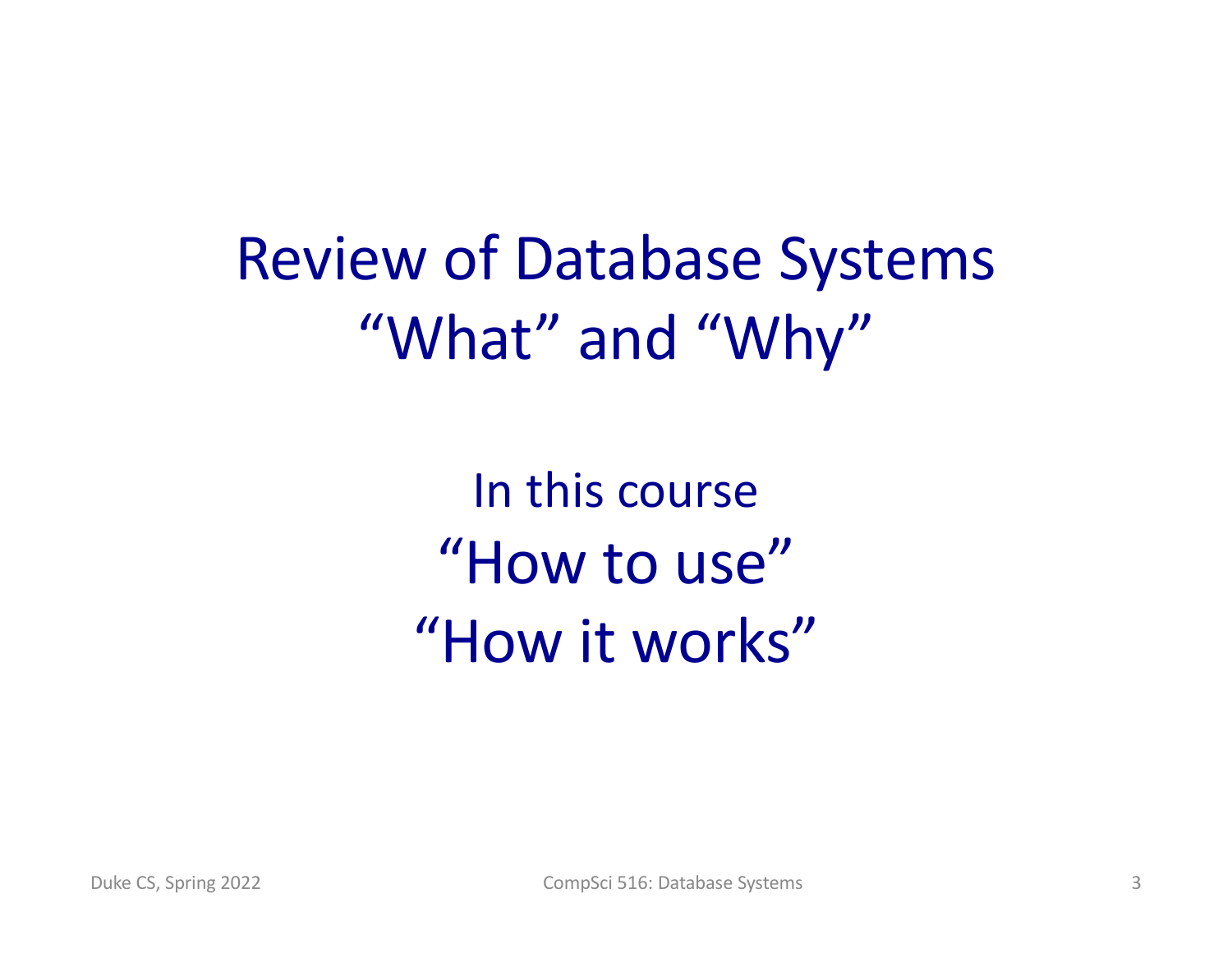# What is a Database?

- A database is a collection of data
	- typically related and describing activities of an organization
- A database may contain information about
	- Entities
		- students, faculty, courses, classroom
	- Relationships between entities
		- students' enrollment, faculty teaching courses, rooms for courses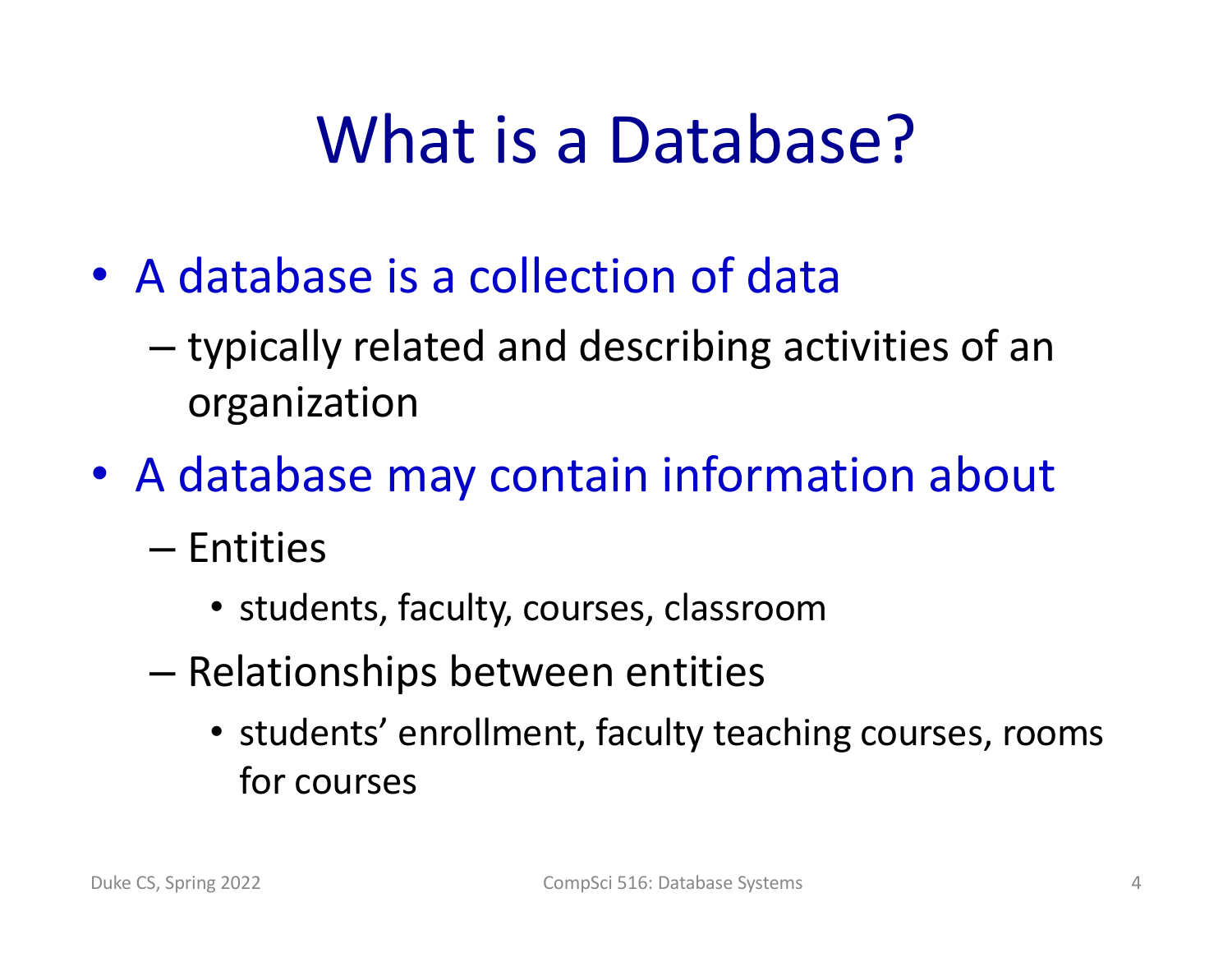## Revisit: Why use a DBMS?

• Recall the book-selling-platform exercise!

• Some nice properties of a DBMS?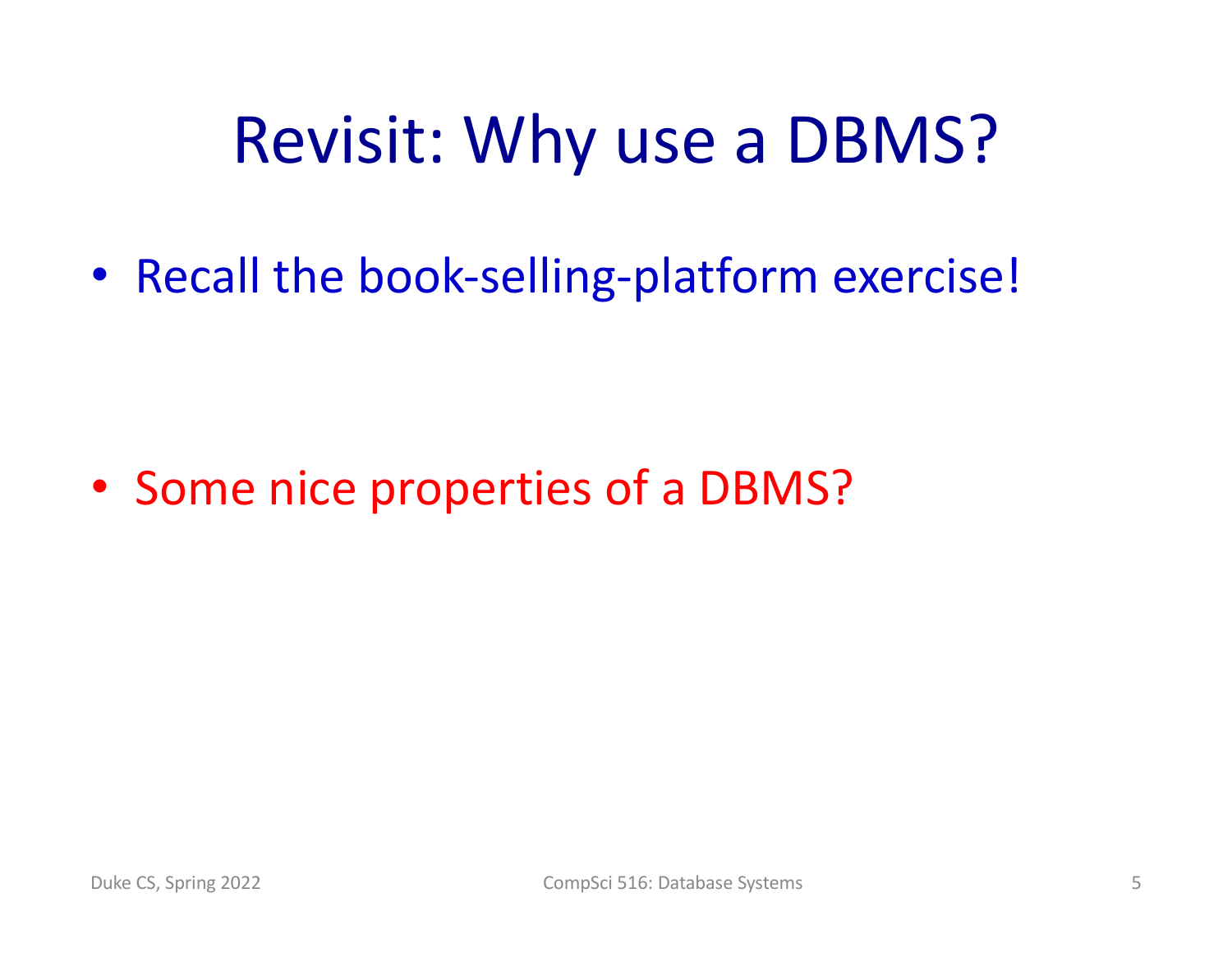## Revisit: Why use a DBMS?

- A DBMS is a piece of software (i.e., a big program written by someone else) that makes these tasks easier
	- Quick access
	- Robust access
	- Safe access
	- Simpler access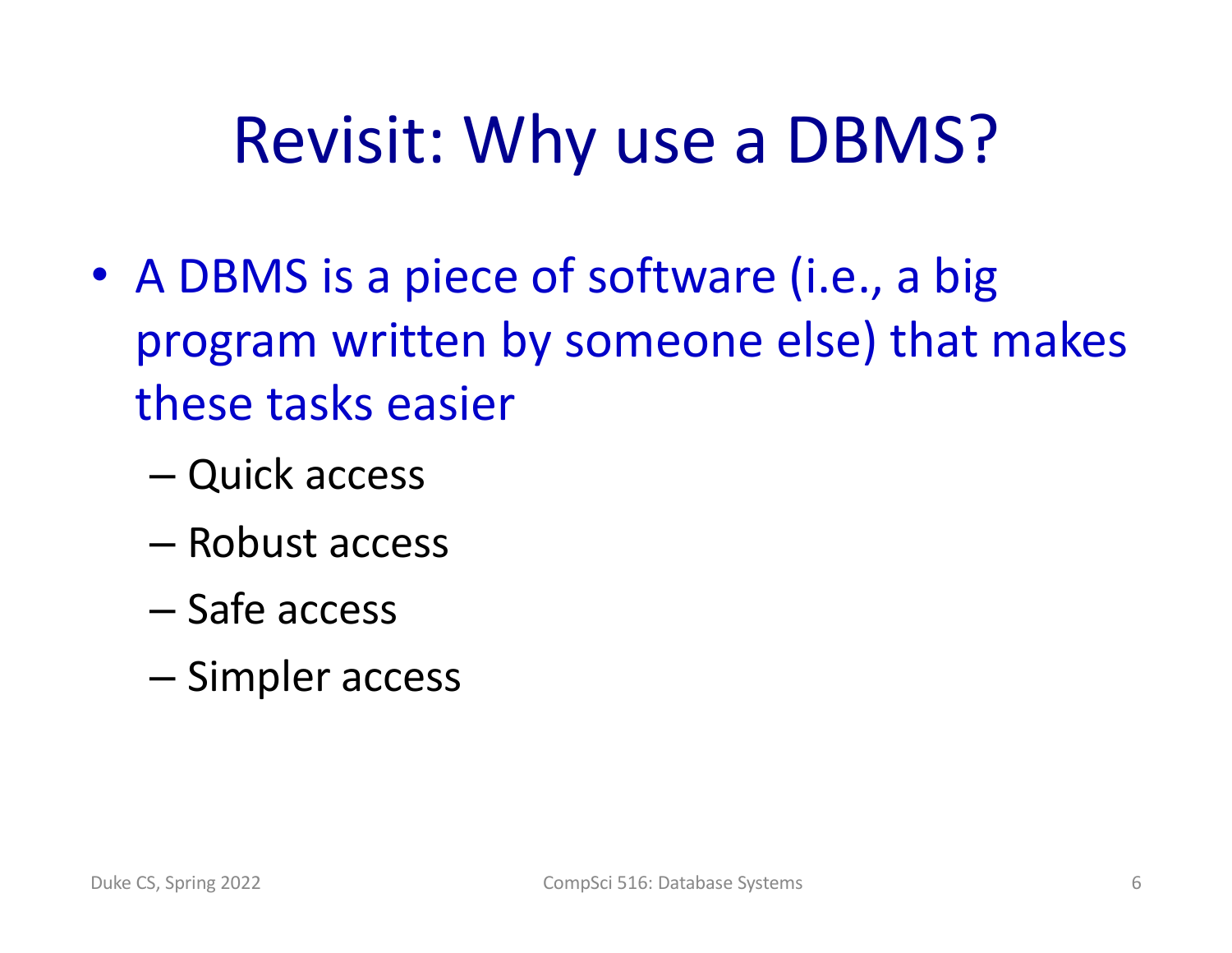# Why use a DBMS?

- 1. Data Independence
	- Application programs should not be exposed to the data representation and storage
	- DBMS provides an abstract view of the data
- 2. Efficient Data Access
	- A DBMS utilizes a variety of sophisticated techniques to store and retrieve data (from disk) efficiently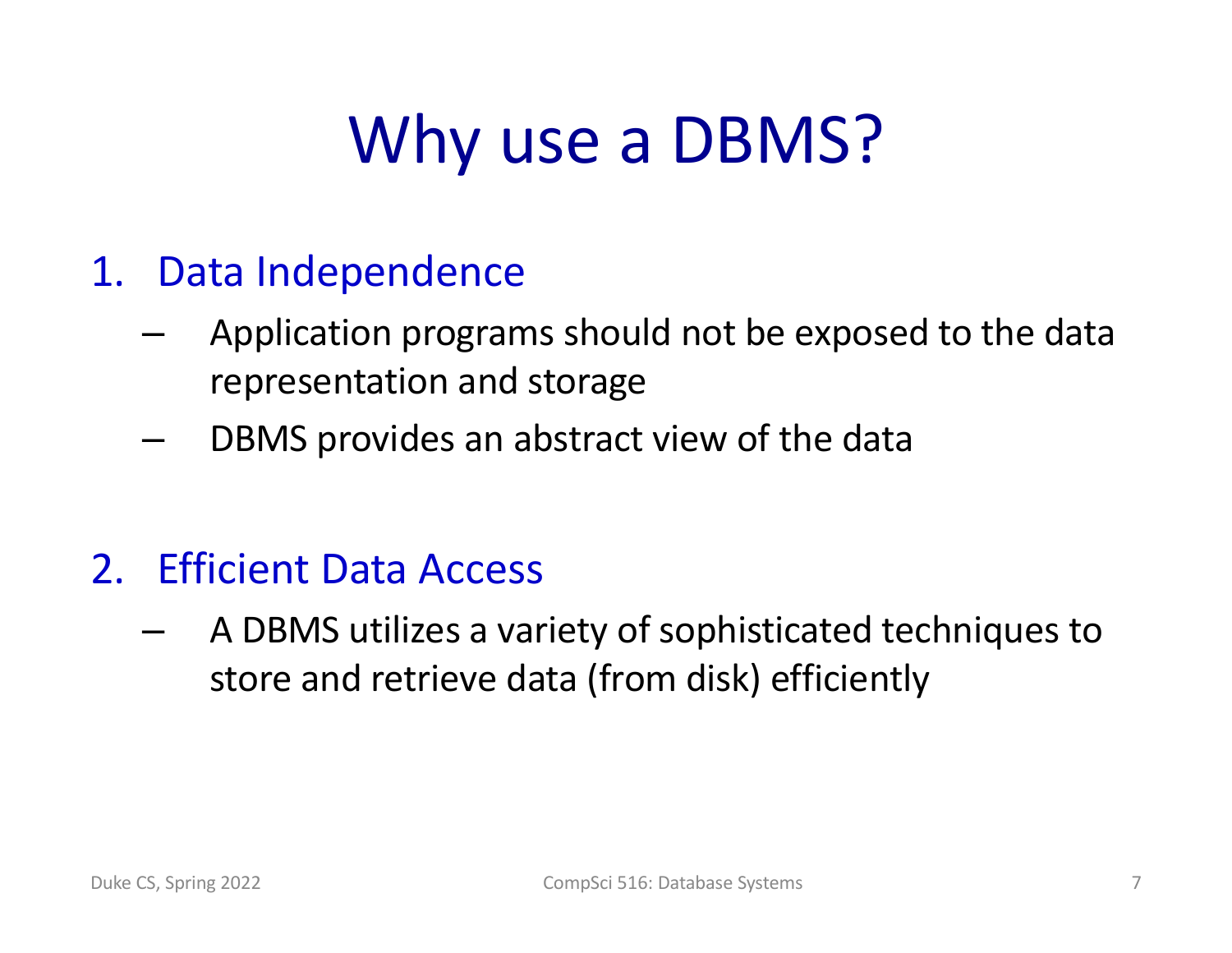# Why use a DBMS?

- 3. Data Integrity and Security
	- DBMS enforces "integrity constraints" e.g. check whether total salary is less than the budget
	- DBMS enforces "access controls" whether salary information can be accesses by a particular user

#### 4. Data Administration

– Centralized professional data administration by experienced users can manage data access, organize data representation to minimize redundancy, and fine tune the storage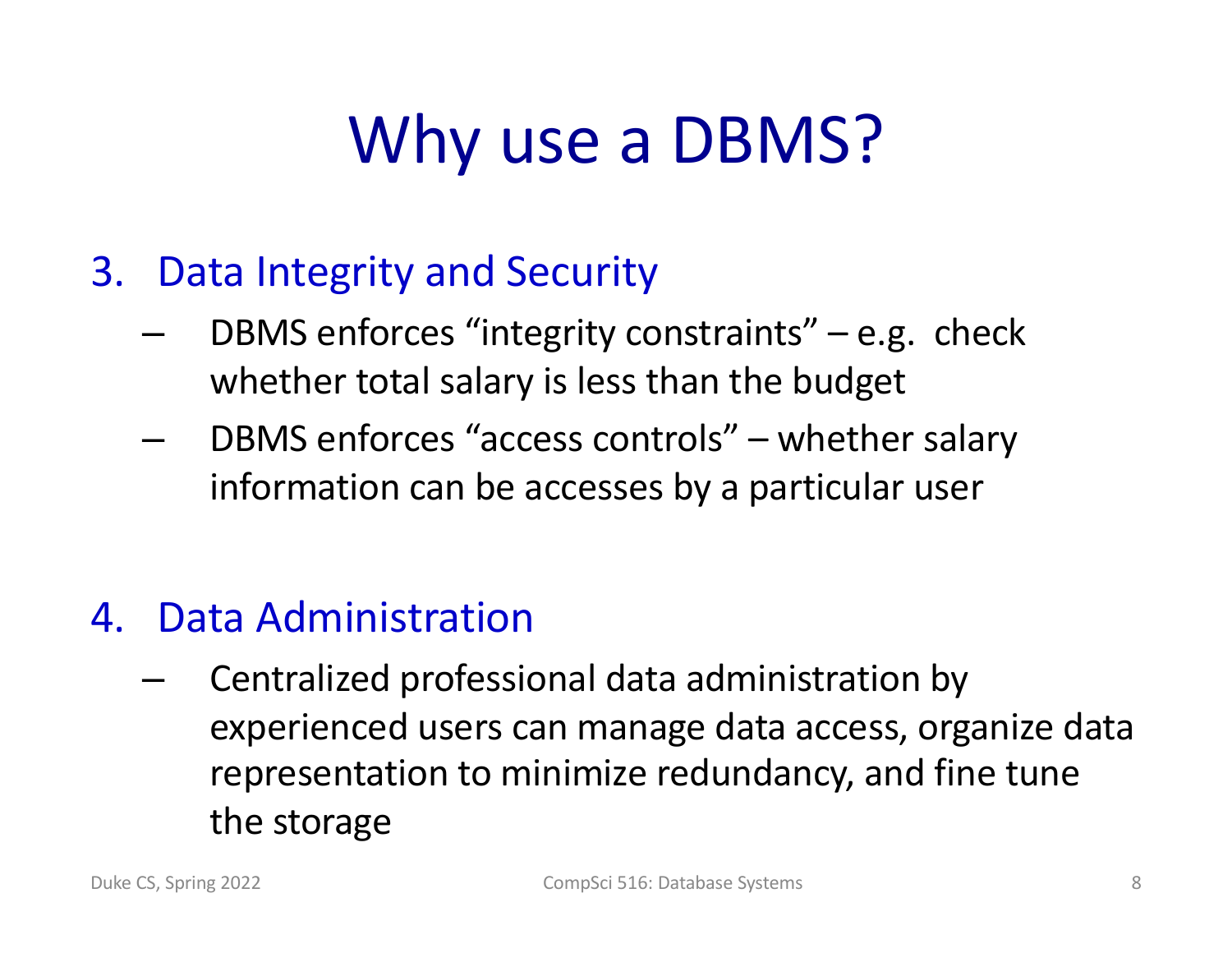# Why use a DBMS?

- 5. Concurrent Access and Crash Recovery
	- DBMS schedules concurrent accesses to the data such that the users think that the data is being accessed by only one user at a time
	- DBMS protects data from system failures
- 6. Reduced Application Development Time
	- Supports many functions that are common to a number of applications accessing data
	- Provides high-level interface
	- Facilitates quick and robust application development

Duke CS, Spring 2022 CompSci 516: Database Systems 9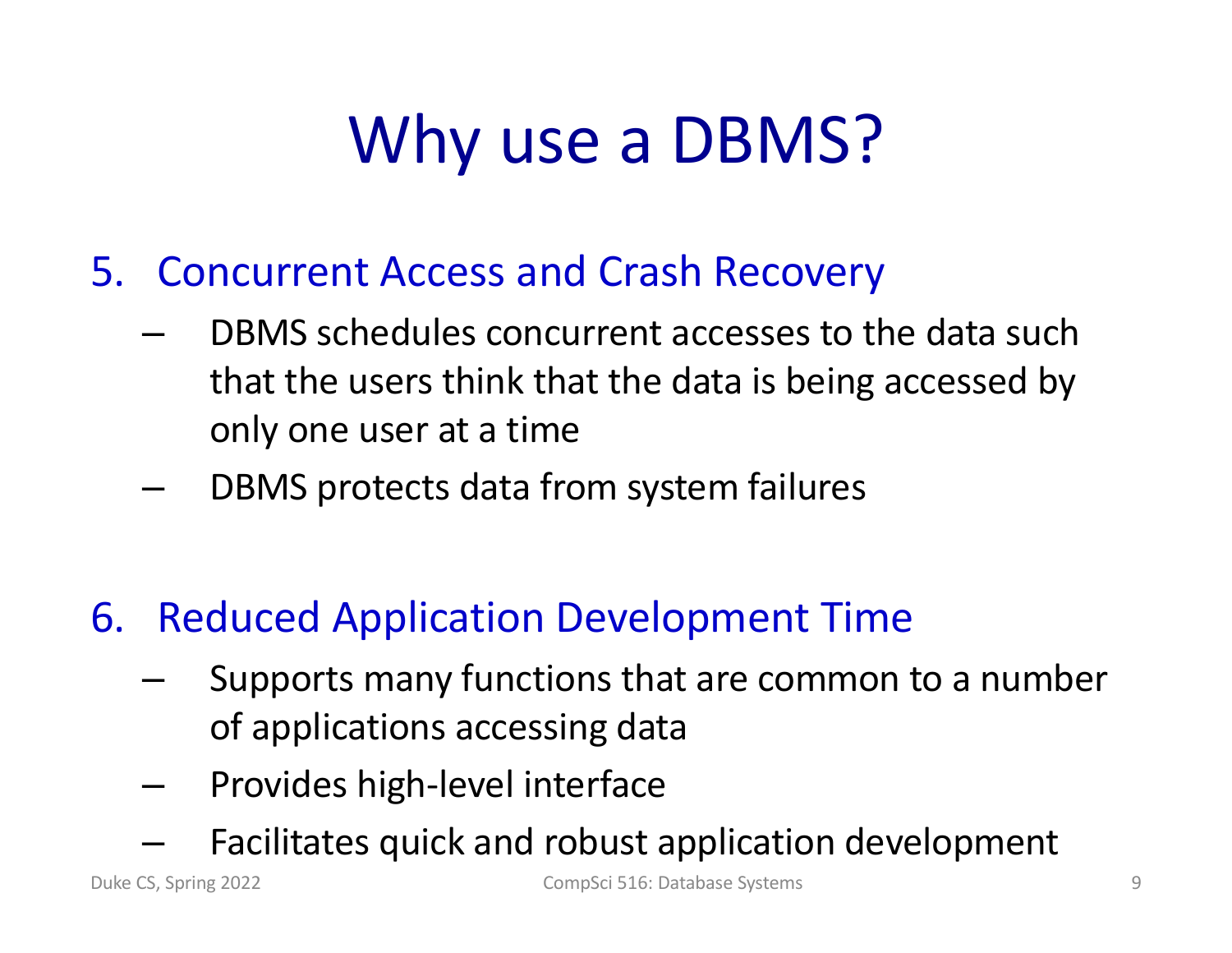# When NOT to use a DBMS?

- DBMS is optimized for certain kind of workloads and manipulations
- There may be applications with tight real-time constraints or a few well-defined critical operations
- Abstract view of the data provided by DBMS may not suffice
- To run complex, statistical/ML analytics on large datasets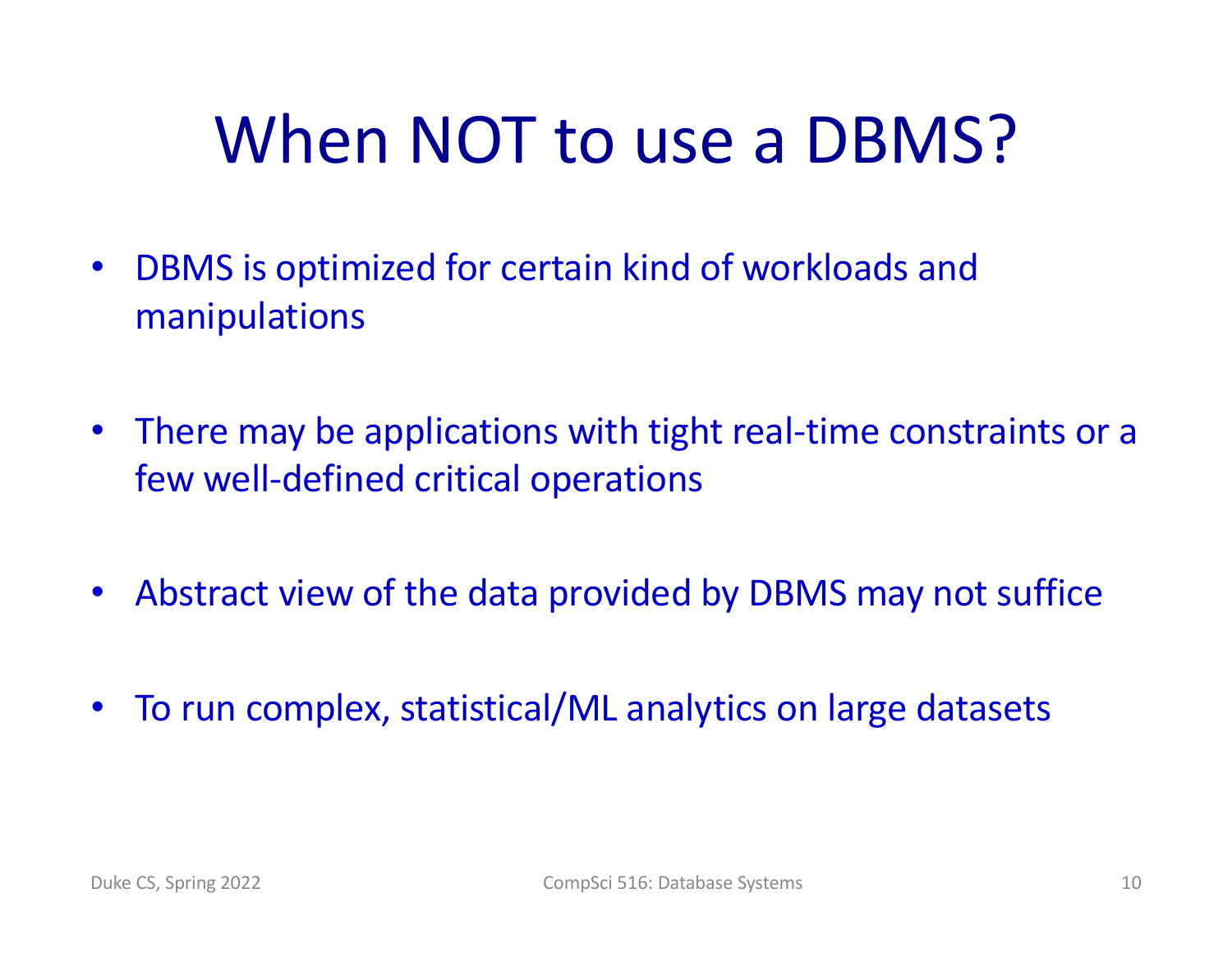# Data Model

- Applications need to model some real-world units
- Entities:
	- Students, Departments, Courses, Faculty, Organization, Employee, …
- Relationships:
	- Course enrollments by students, Product sales by an organization
- A data model is a collection of high-level data description constructs that hide many low-level storage details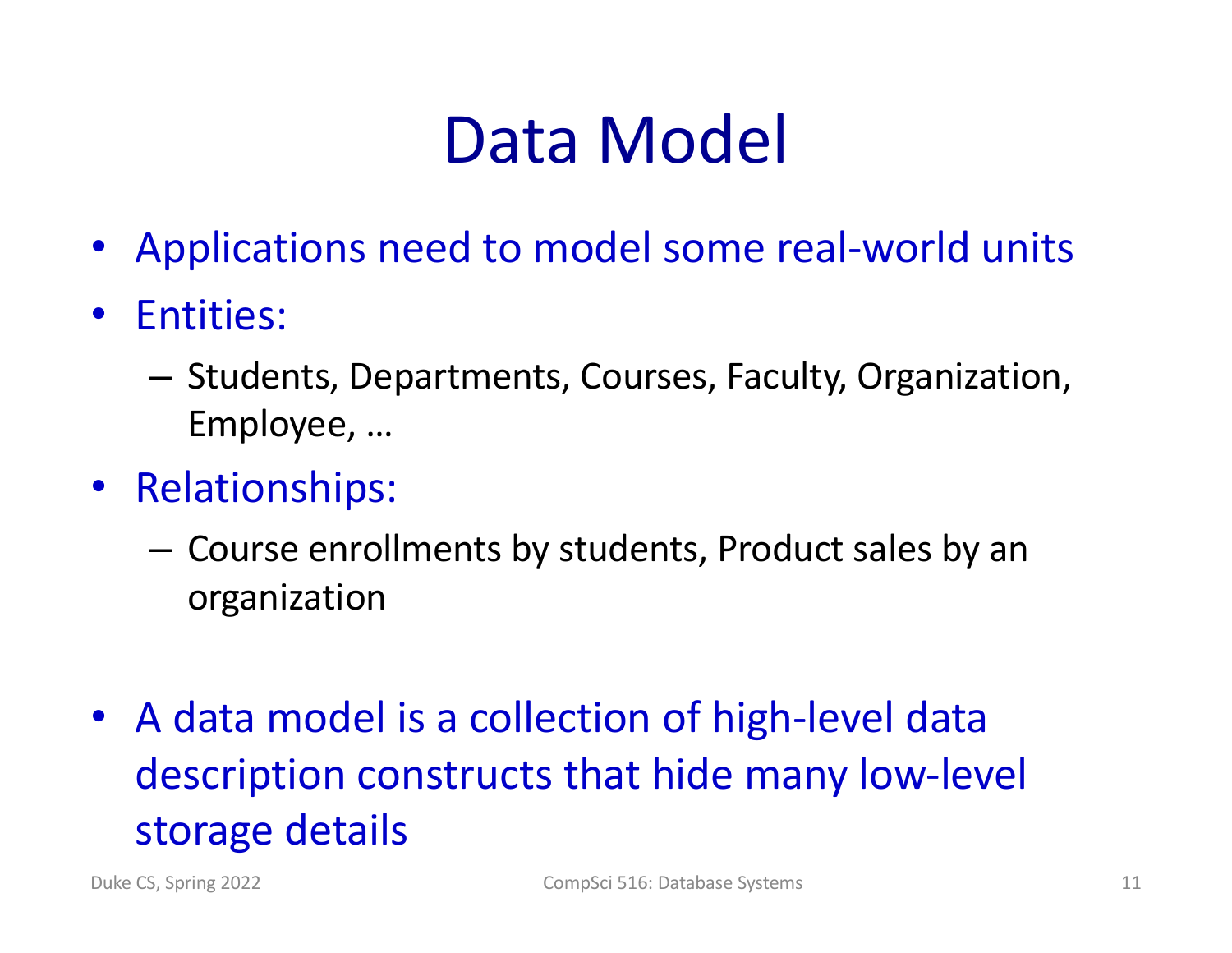# Data Model

Can Specify:

#### 1. Structure of the data

- like arrays or structs in a programming language
- but at a higher level (conceptual model)

#### 2. Operations on the data

- unlike a programming language, not any operation can be performed
- allow limited sets of queries and modifications
- a strength, not a weakness!

#### 3. Constraints on the data

- what the data can be
- e.g., a movie has exactly one title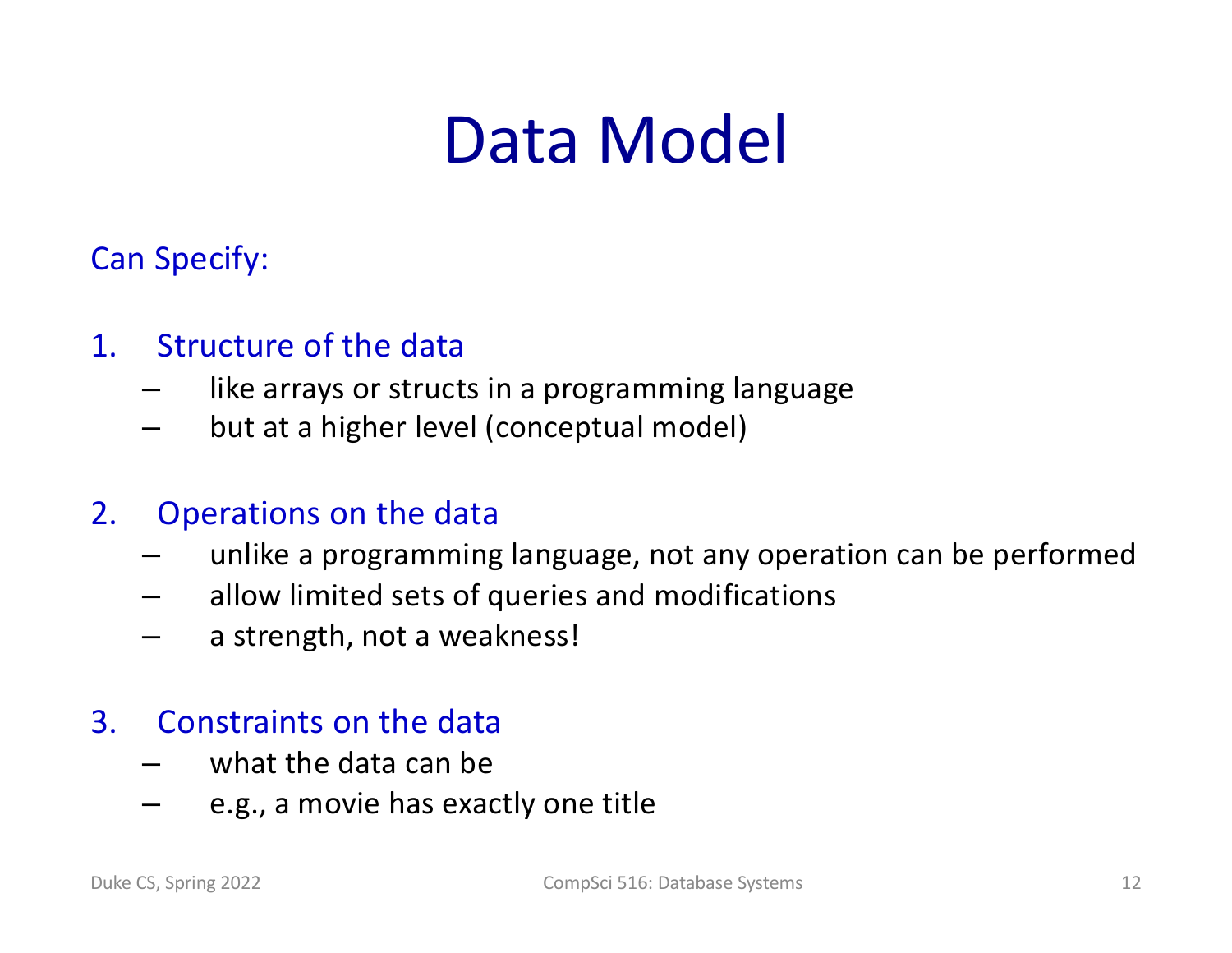### Important Data Models

- Structured Data
- Semi-structured Data
- Unstructured Data

### What are these?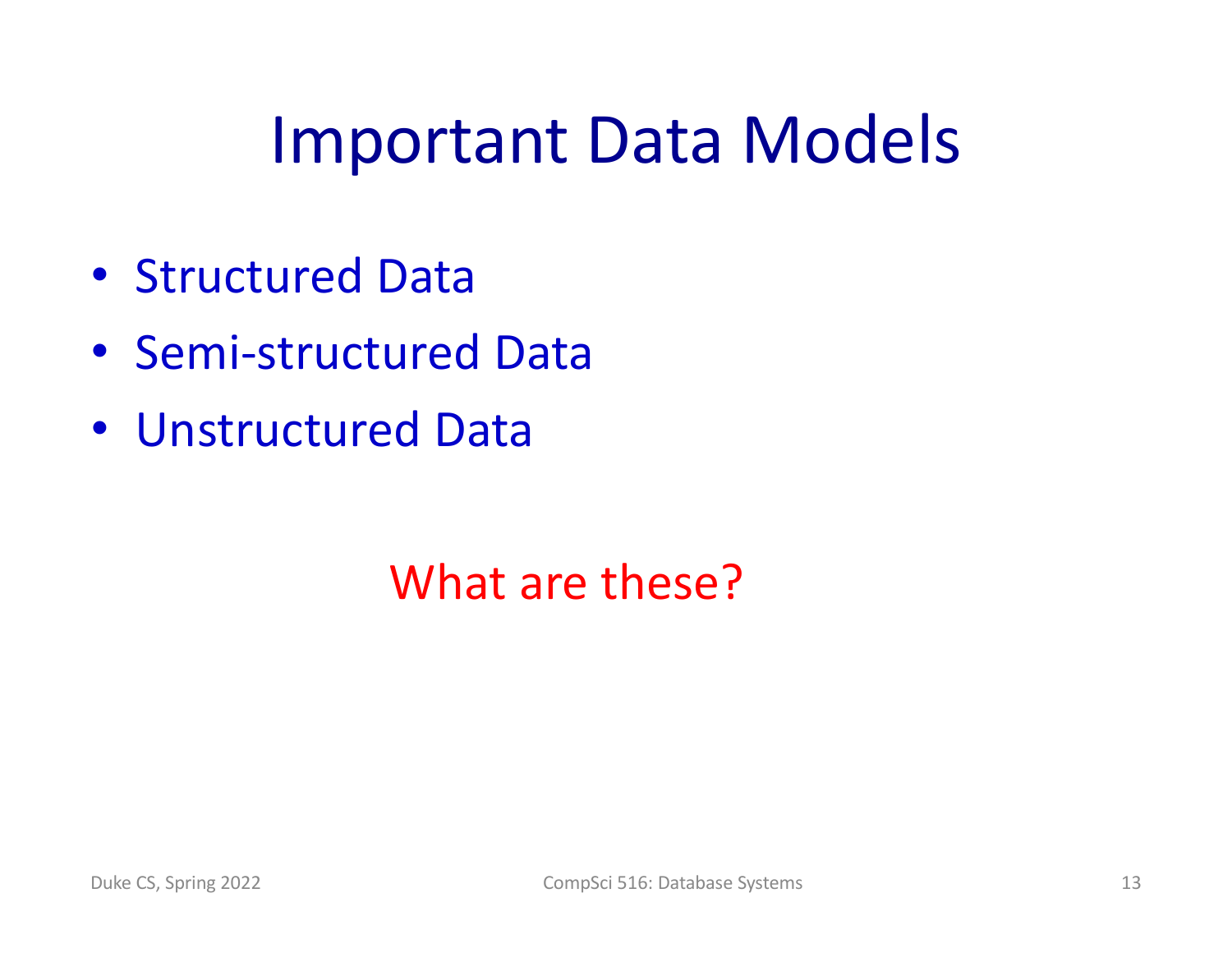## Important Data Models

#### • Structured Data

- All elements have a fixed format
- Relational Model (table, Lecture-1)

#### • Semi-structured Data

- Some structure but not fixed
- Hierarchically nested tagged-elements in tree structure
- $-$  XML (HW1)

#### • Unstructured Data

- No structure, not covered in this course
- Text, image, audio, video (still some structure)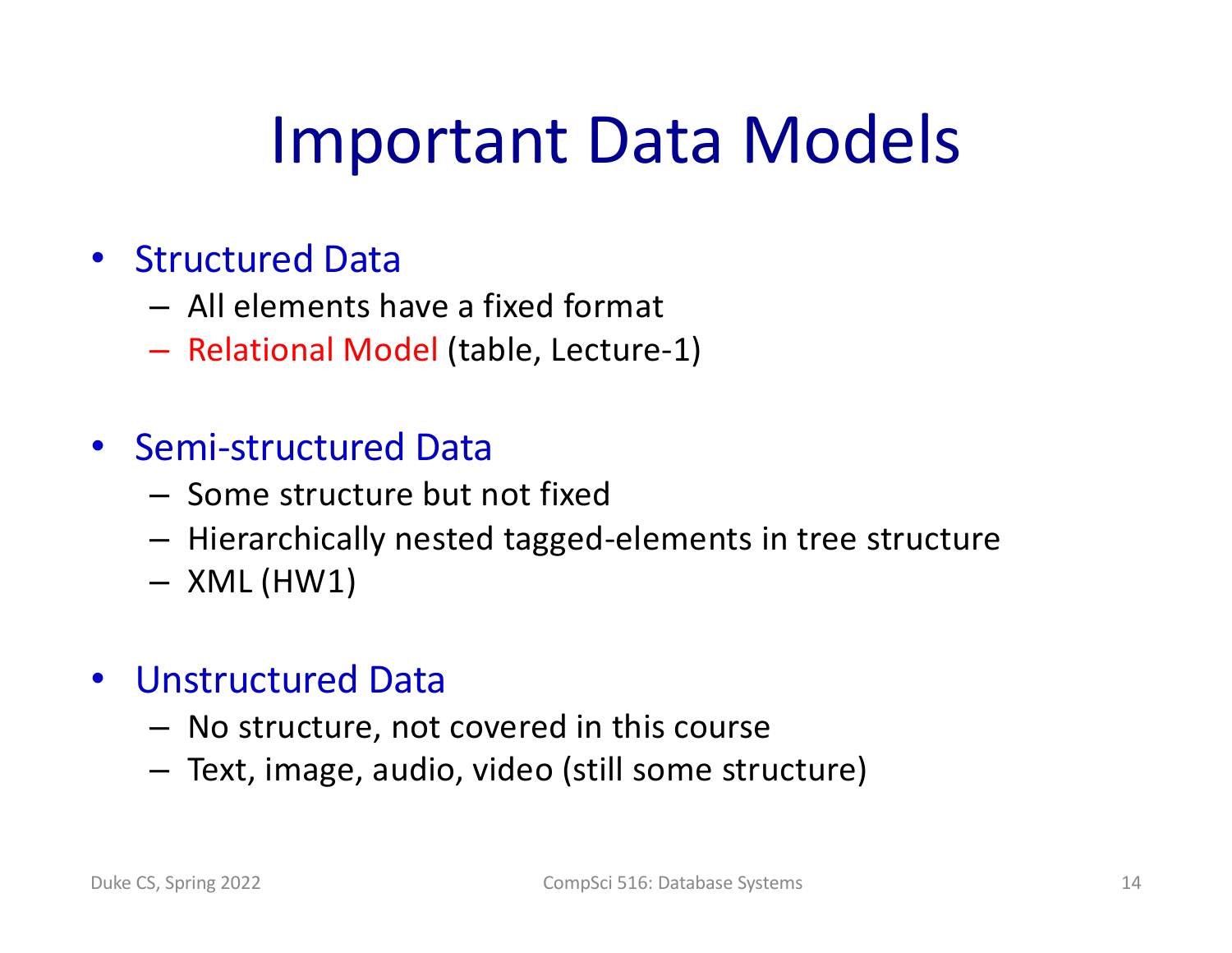# Levels of Abstractions in a DBMS

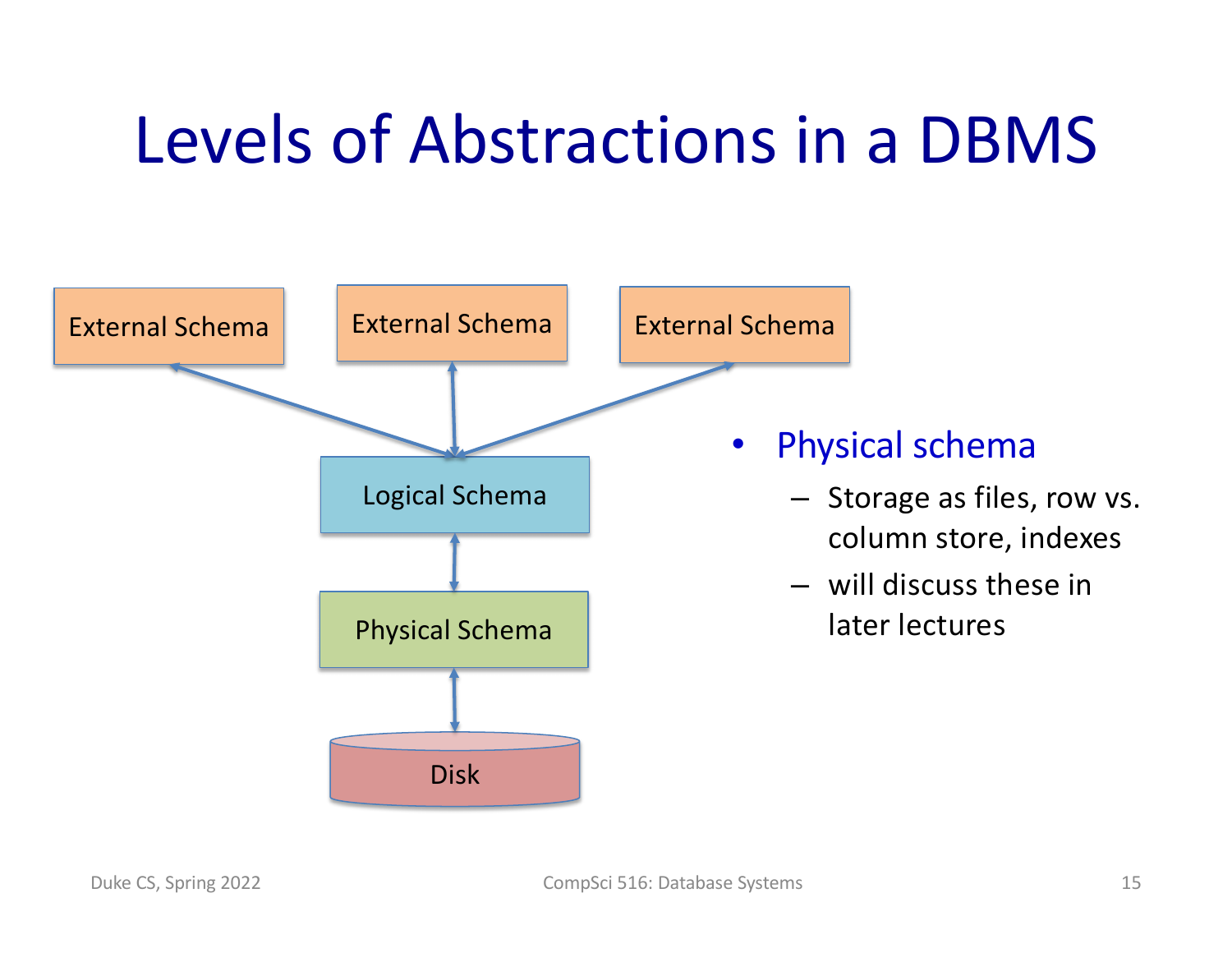# Levels of Abstractions in a DBMS

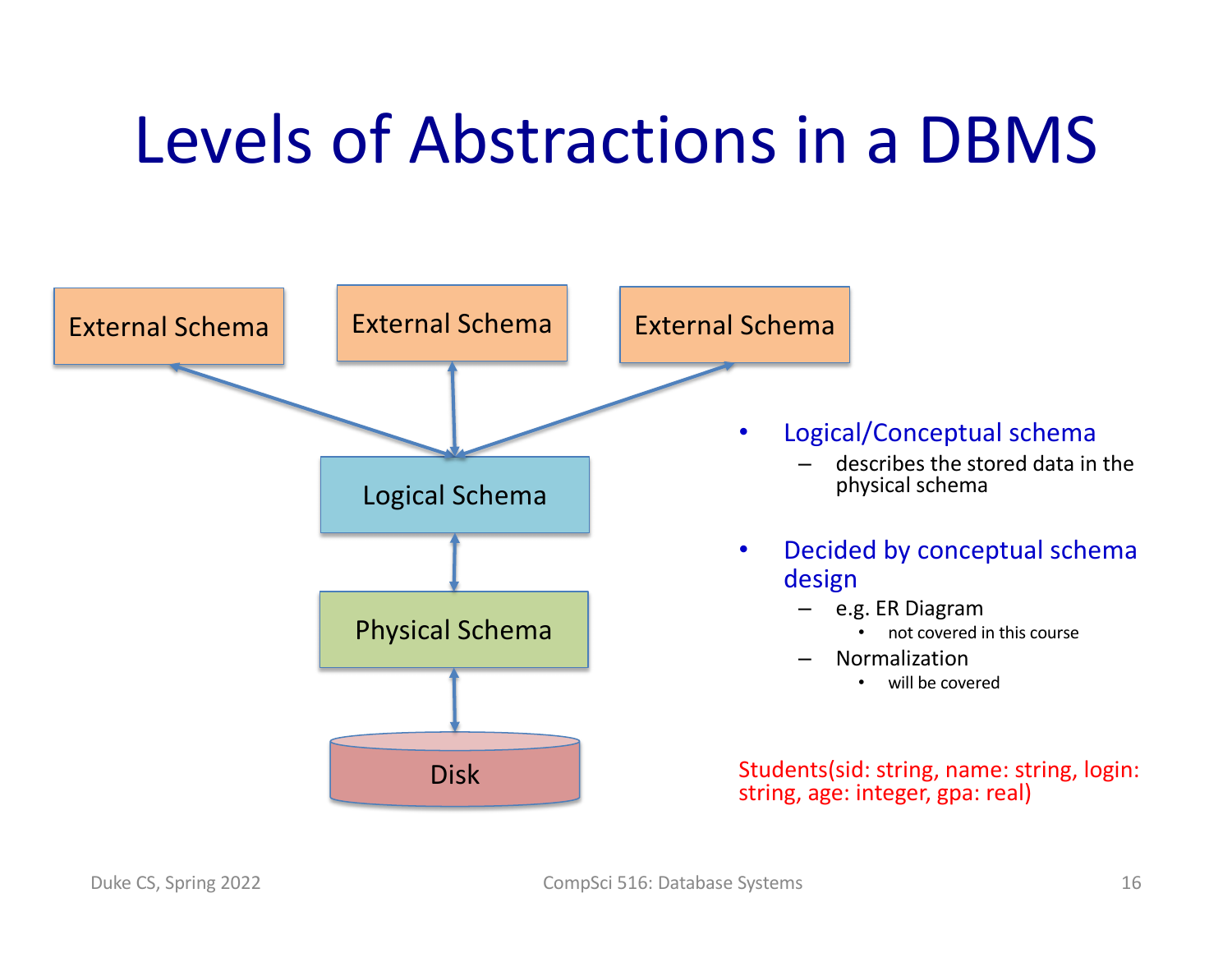# Levels of Abstractions in a DBMS

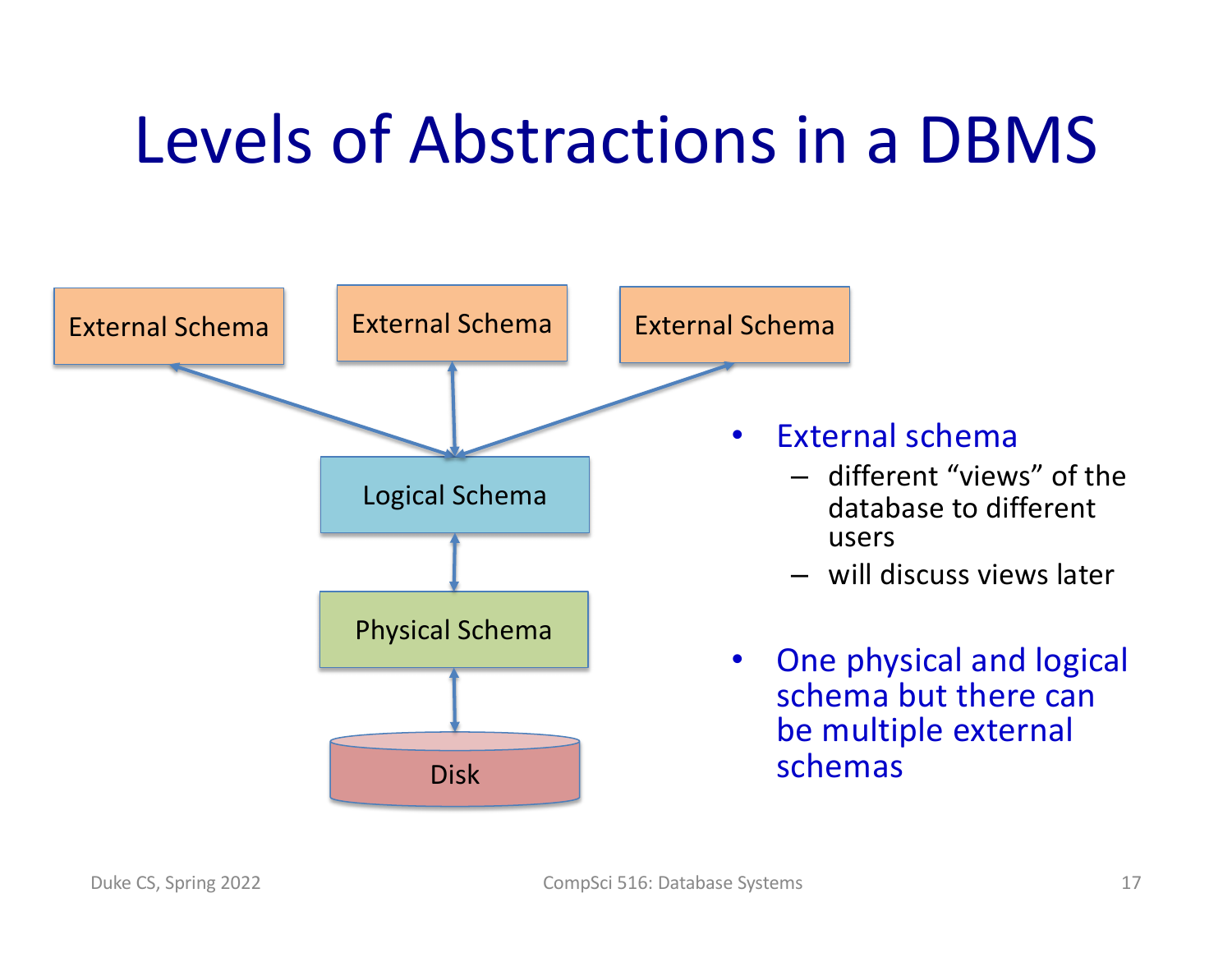## Data Independence

• Application programs are insulated from changes in the way the data is structured and stored

• A very important property of a DBMS

• Logical and Physical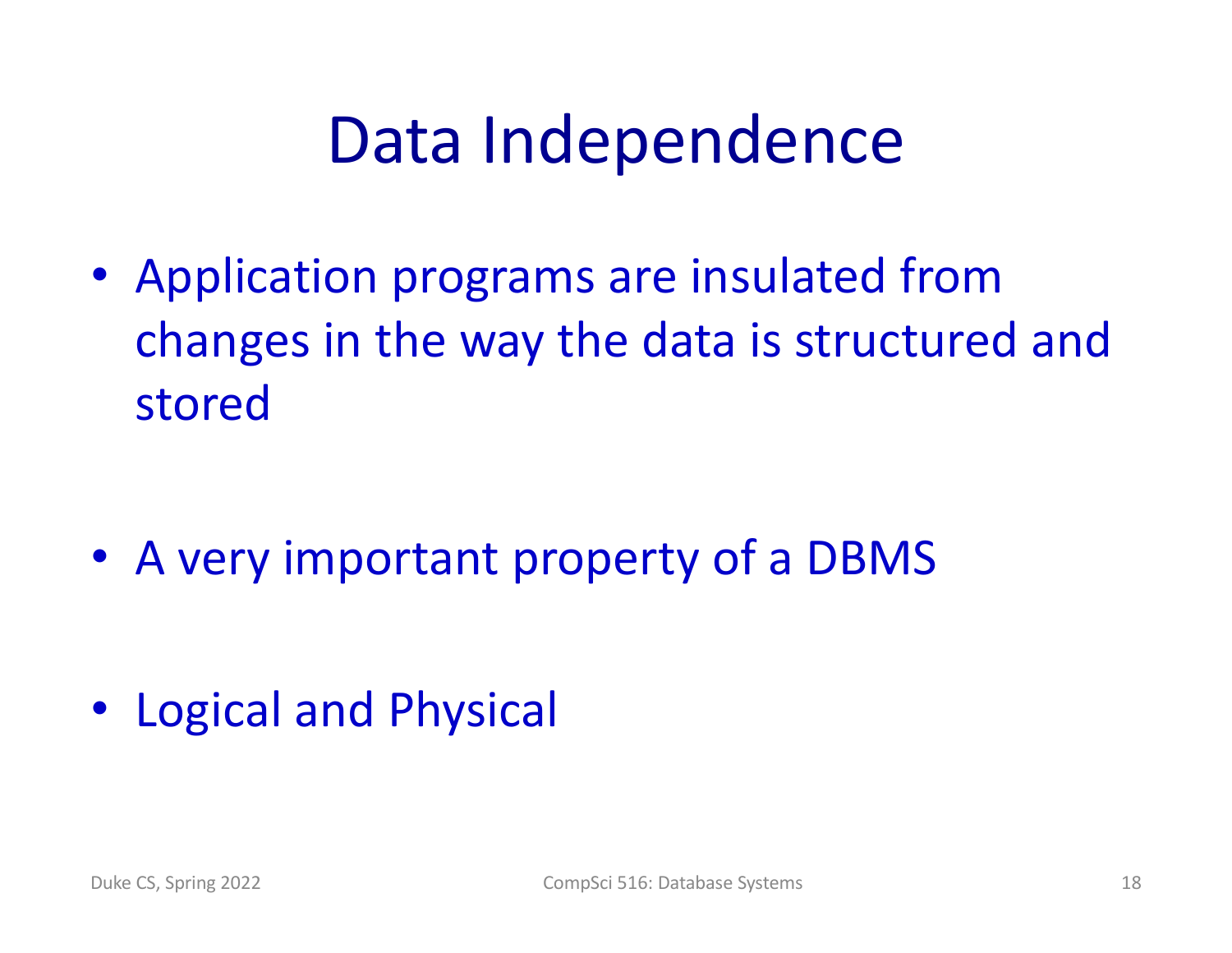# Logical Data Independence

- Users can be shielded from changes in the logical structure of data
- e.g. Students:

Students(sid: string, name: string, login: string, age: integer, gpa: real)

- Divide into two relations
	- Students\_public(sid: string, name: string, login: string) Students\_private(sid: string, age: integer, gpa: real)
- Still a "view" Students can be obtained using the above new relations
	- by "joining" them with sid
- A user who queries this view Students will get the same answer as before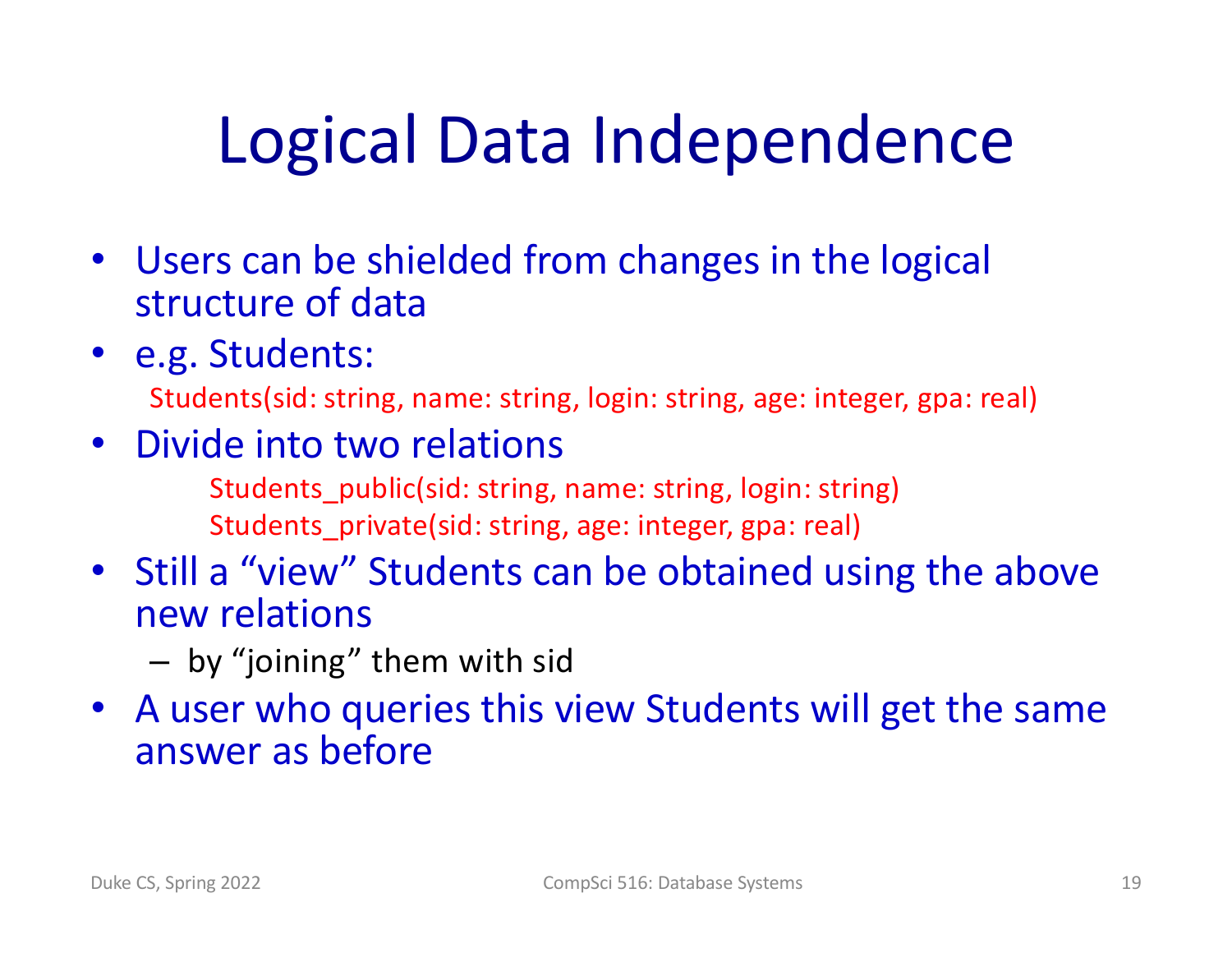# Physical Data Independence

- The logical/conceptual schema insulates users from changes in physical storage details
	- how the data is stored on disk
	- the file structure
	- the choice of indexes
- The application remains unaltered
	- But the performance may be affected by such changes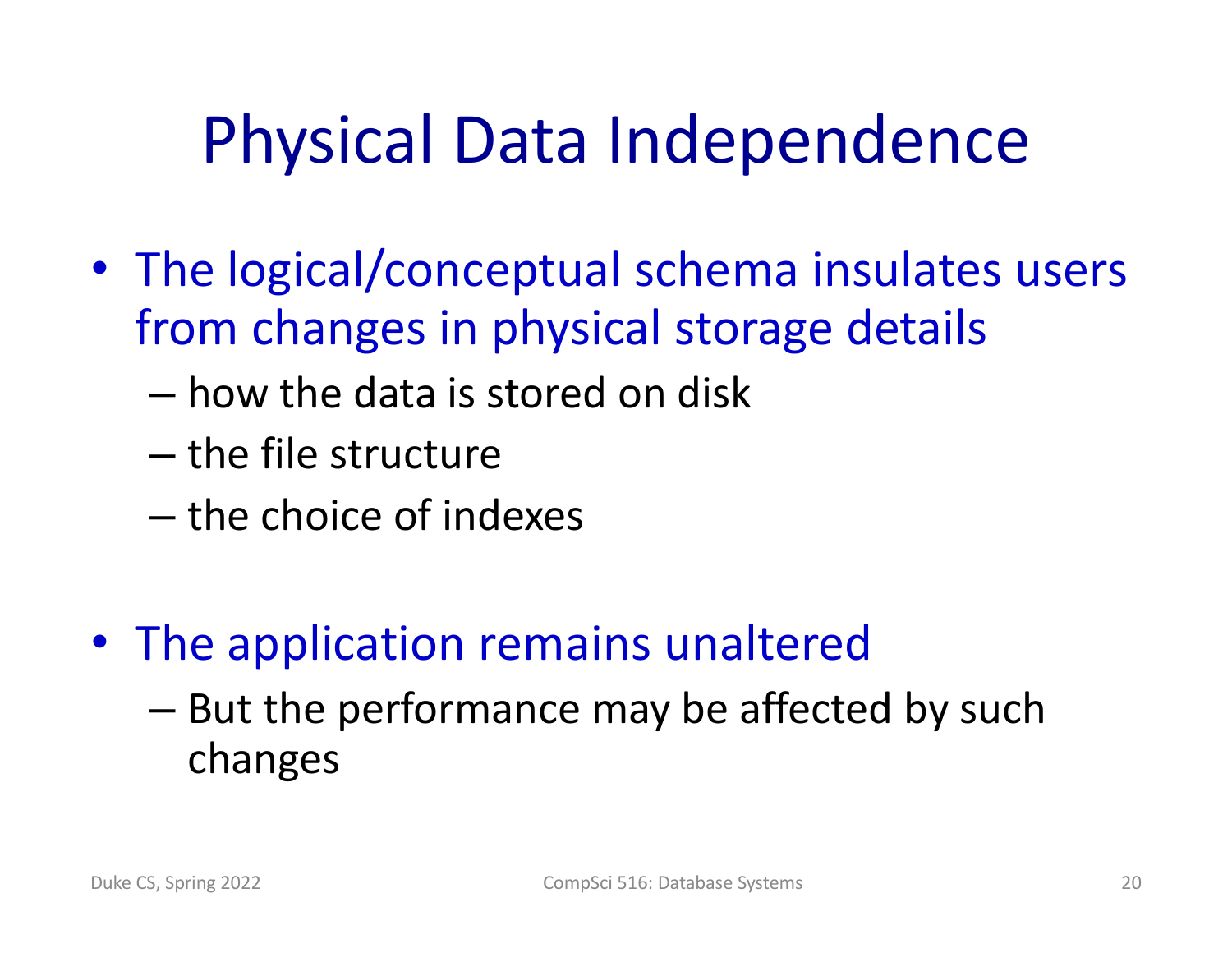## XML: A brief overview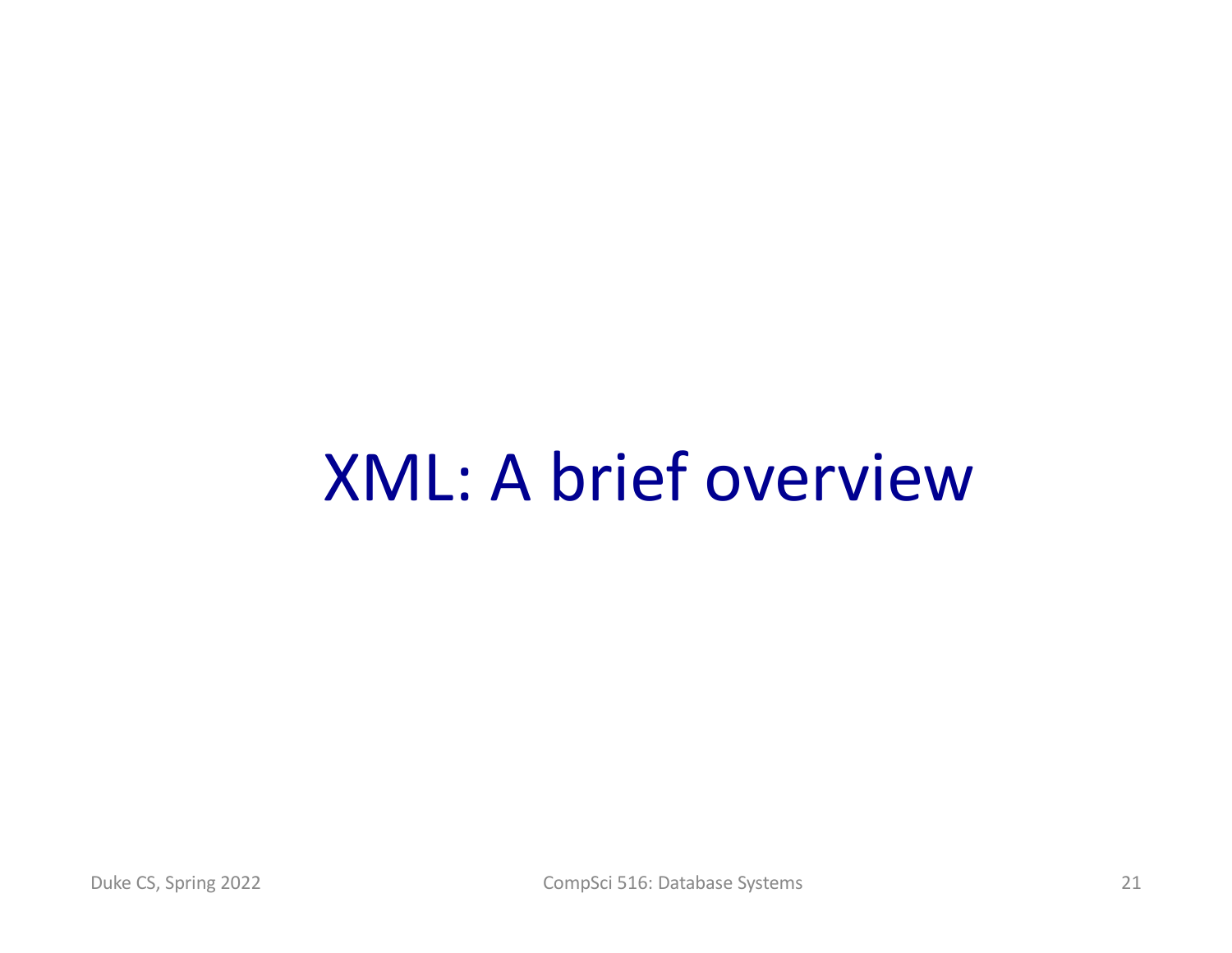## Semi-structured Data and XML

- XML: Extensible Markup Language
- Will not be covered in detail in class, but many datasets available to download (DBLP, Yelp) are in this form
	- You will download the DBLP publication dataset [\(https://dblp.org](https://dblp.org/)/, CS Bibliography) in XML format and transform into relational form (in HW1)
- Data does not have a fixed schema
	- "Attributes" are part of the data
	- The data is "self-describing"
	- Tree-structured

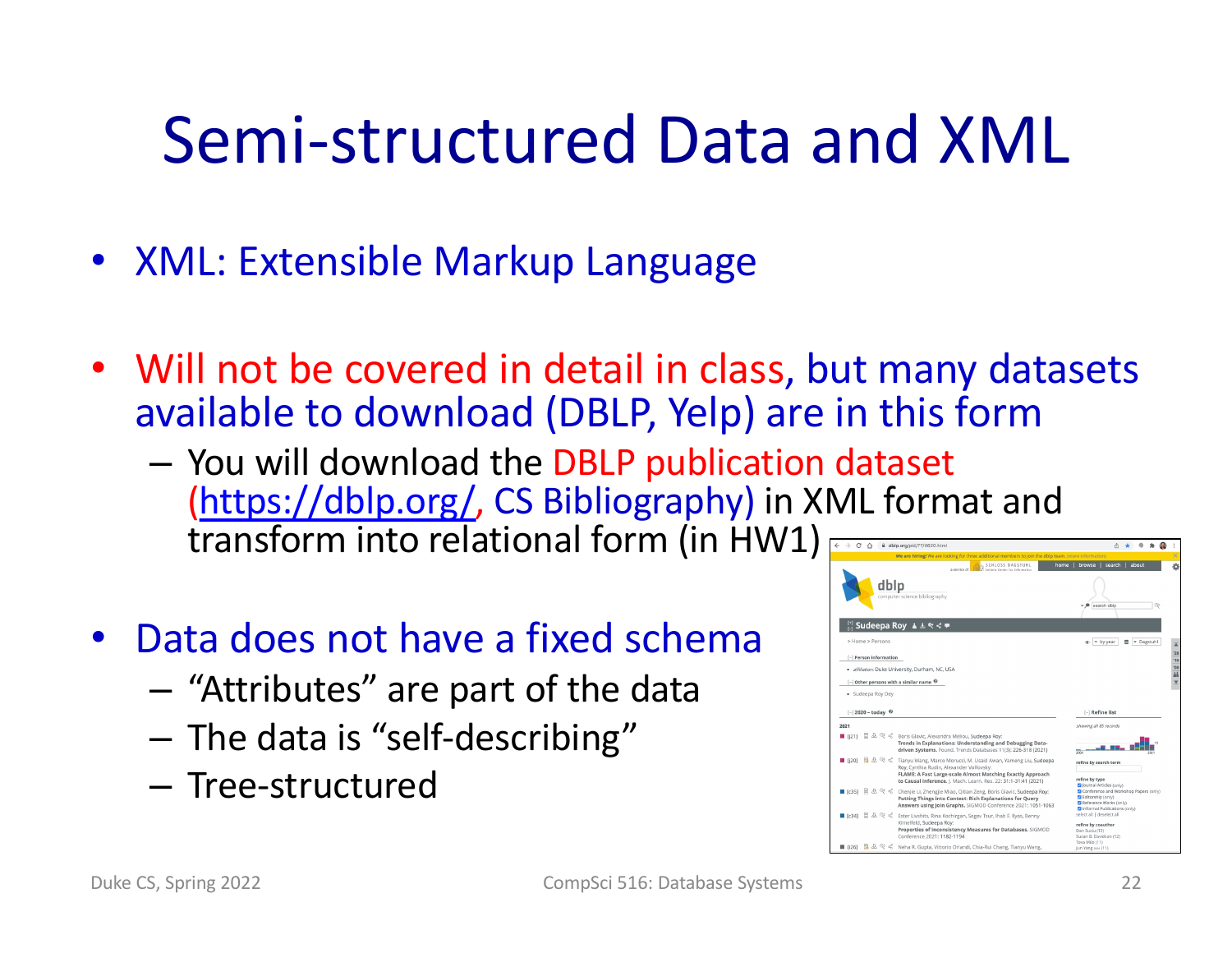# XML: Example

Attributes

Elements

<article mdate="2011-01-11" key="journals/acta/Saxena96">

<author>Sanjeev Saxena</author>

<title>Parallel Integer Sorting and Simulation Amongst CRCW Models.</title>

<pages>607-619</pages>

<year>1996</year>

<volume>33</volume>

<journal>Acta Inf.</journal>

<number>7</number>

<url>db/journals/acta/acta33.html#Saxena96</url>

<ee>http://dx.doi.org/10.1007/BF03036466</ee>

</article>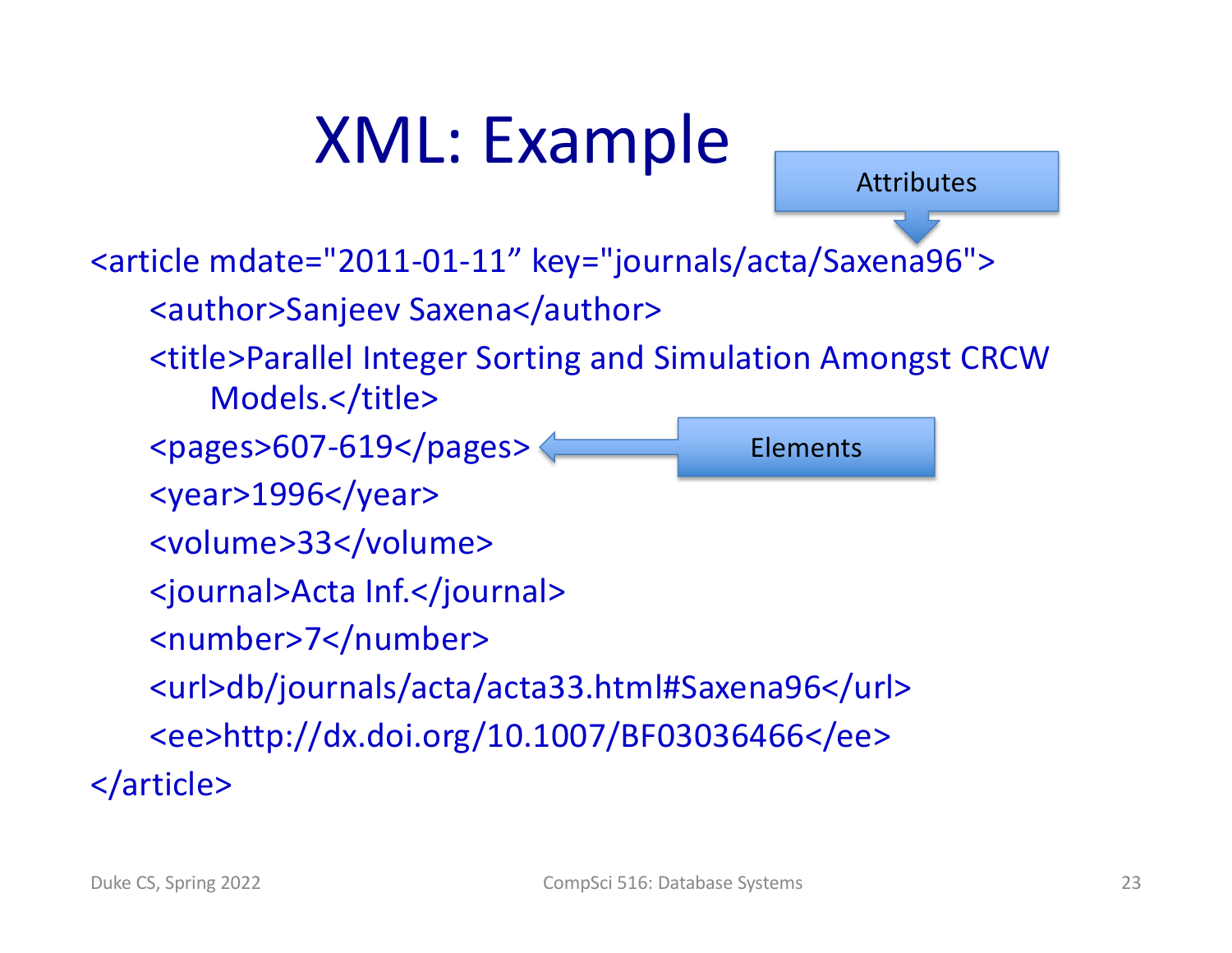## Attribute vs. Elements

- Elements can be repeated and nested
- Attributes are unique and atomic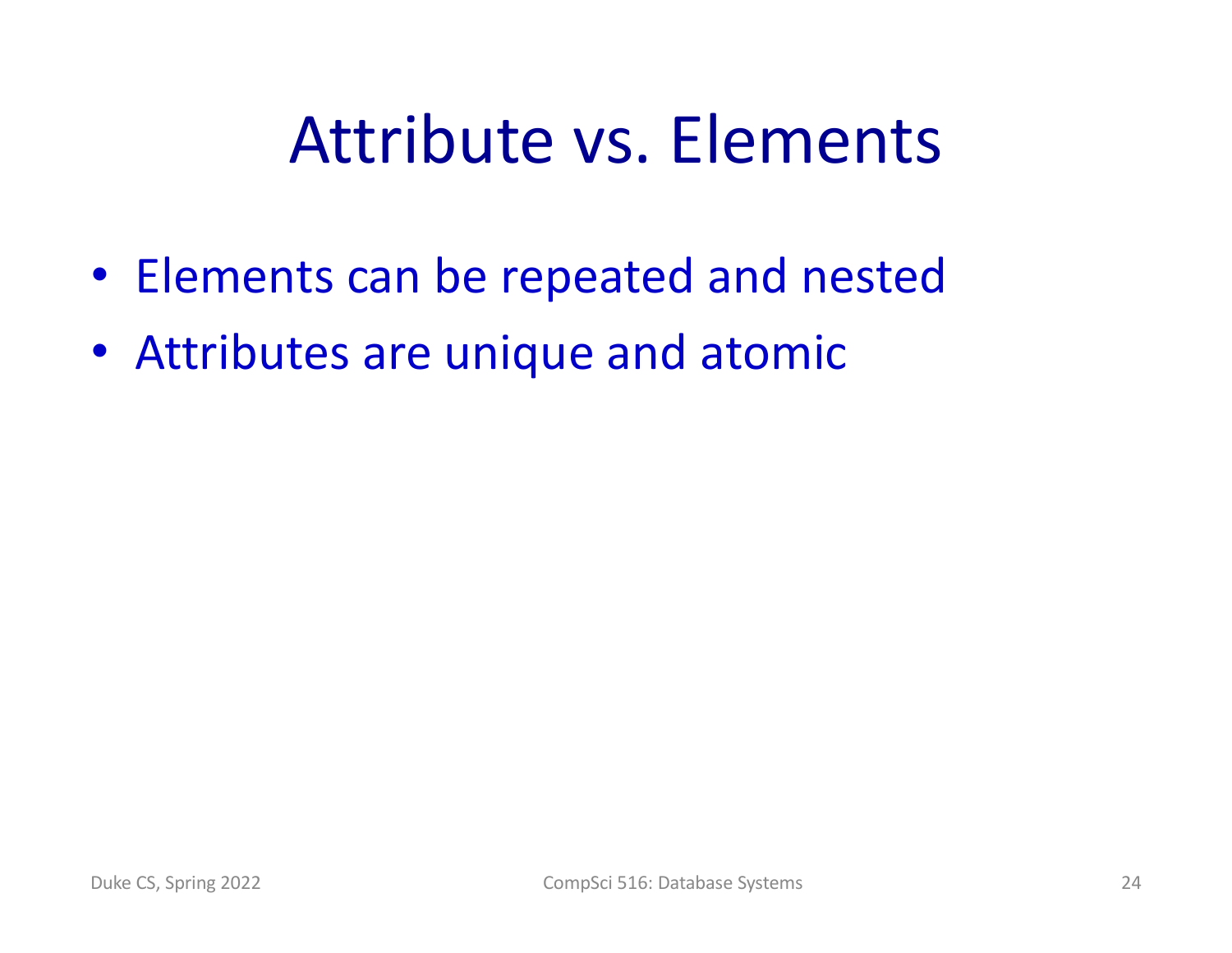

+ Serves as a model suitable for integration of databases containing similar data with different schemas

- e.g. try to integrate two student databases: S1(sid, name, gpa) and S2(sid, dept, year)
- Many "NULL"s (for unknown data) if done in relational model, very easy in XML
- + Flexible easy to change the schema and data
- Makes query processing more difficult

#### Which one is easier?

• XML (semi-structured) to relational (structured)

#### or

• relational (structured) to XML (semi-structured)?

#### There are query languages for XML – XPATH, XQUERY etc., not covered in this course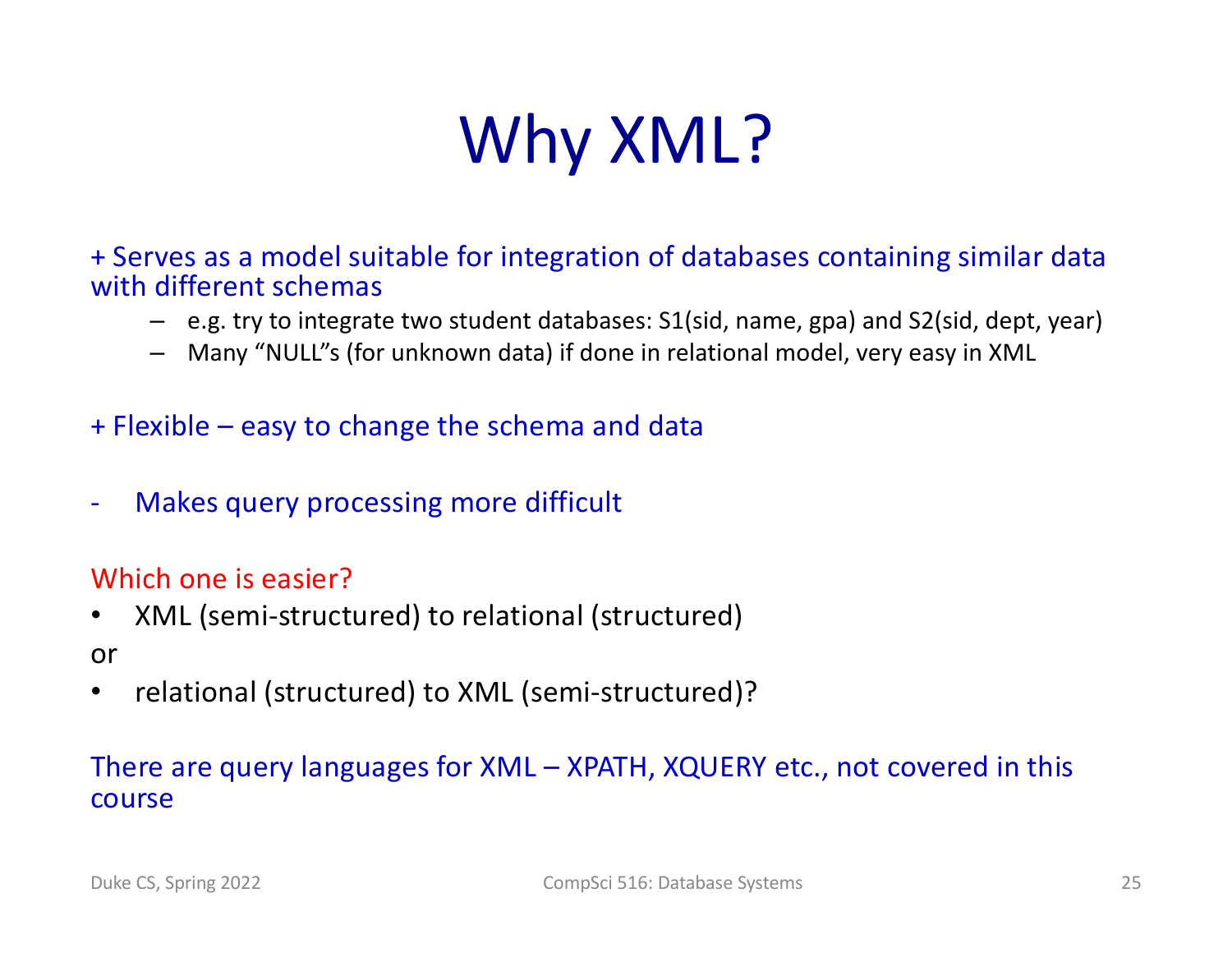• Problem 1: Repeated attributes

<book>

<author>Ramakrishnan</author> <author>Gehrke</author> <title>Database Management Systems</title> <pubisher> McGraw Hill </book>

### What is a good relational schema?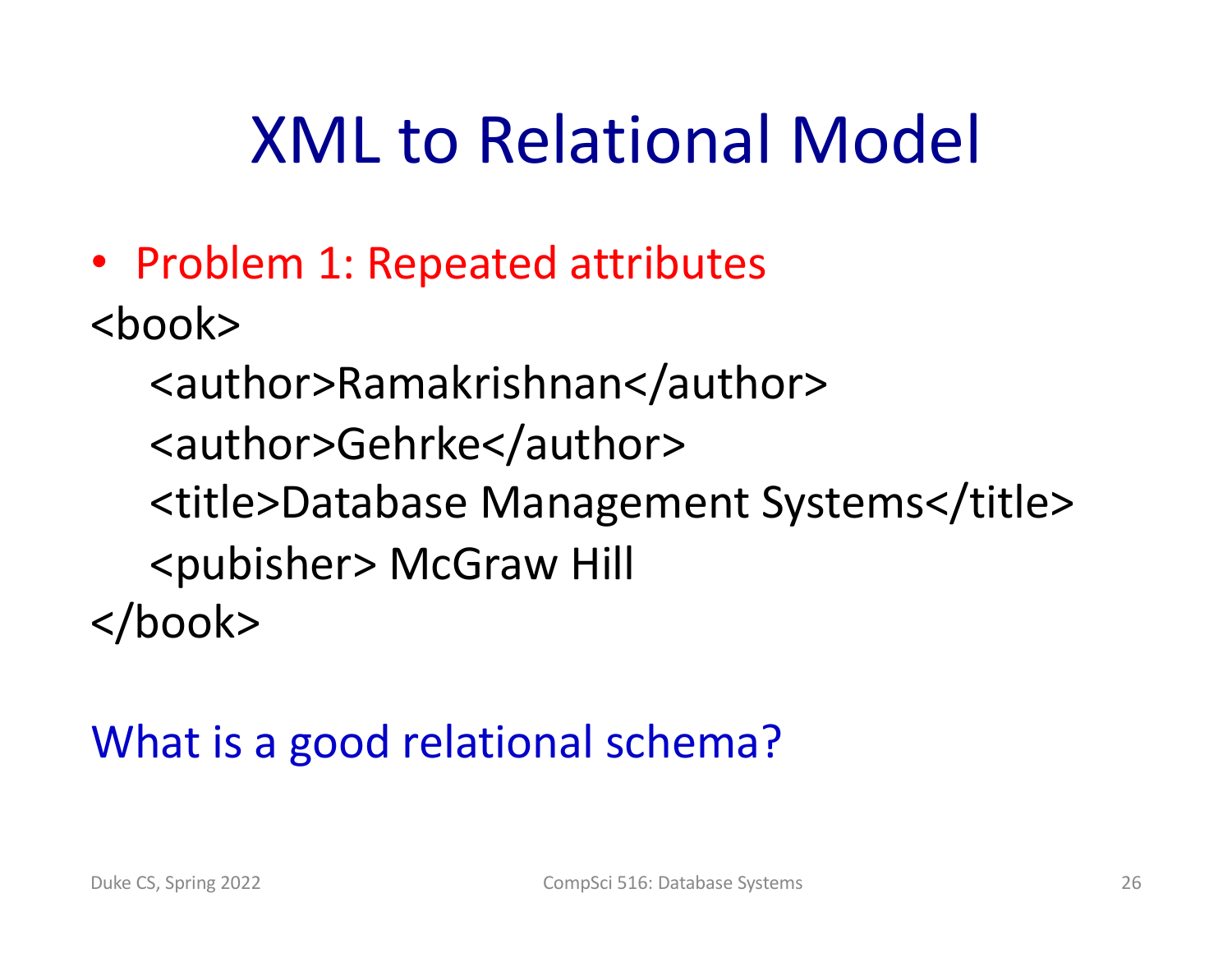• Problem 1: Repeated attributes

<book>

<author>Ramakrishnan</author>

<author>Gehrke</author>

<title>Database Management Systems</title>

<pubisher> McGraw Hill</publisher>

</book>

| <b>Title</b> | Publisher | Author1 | $\ $ Author2 $\ $ |
|--------------|-----------|---------|-------------------|
|              |           |         |                   |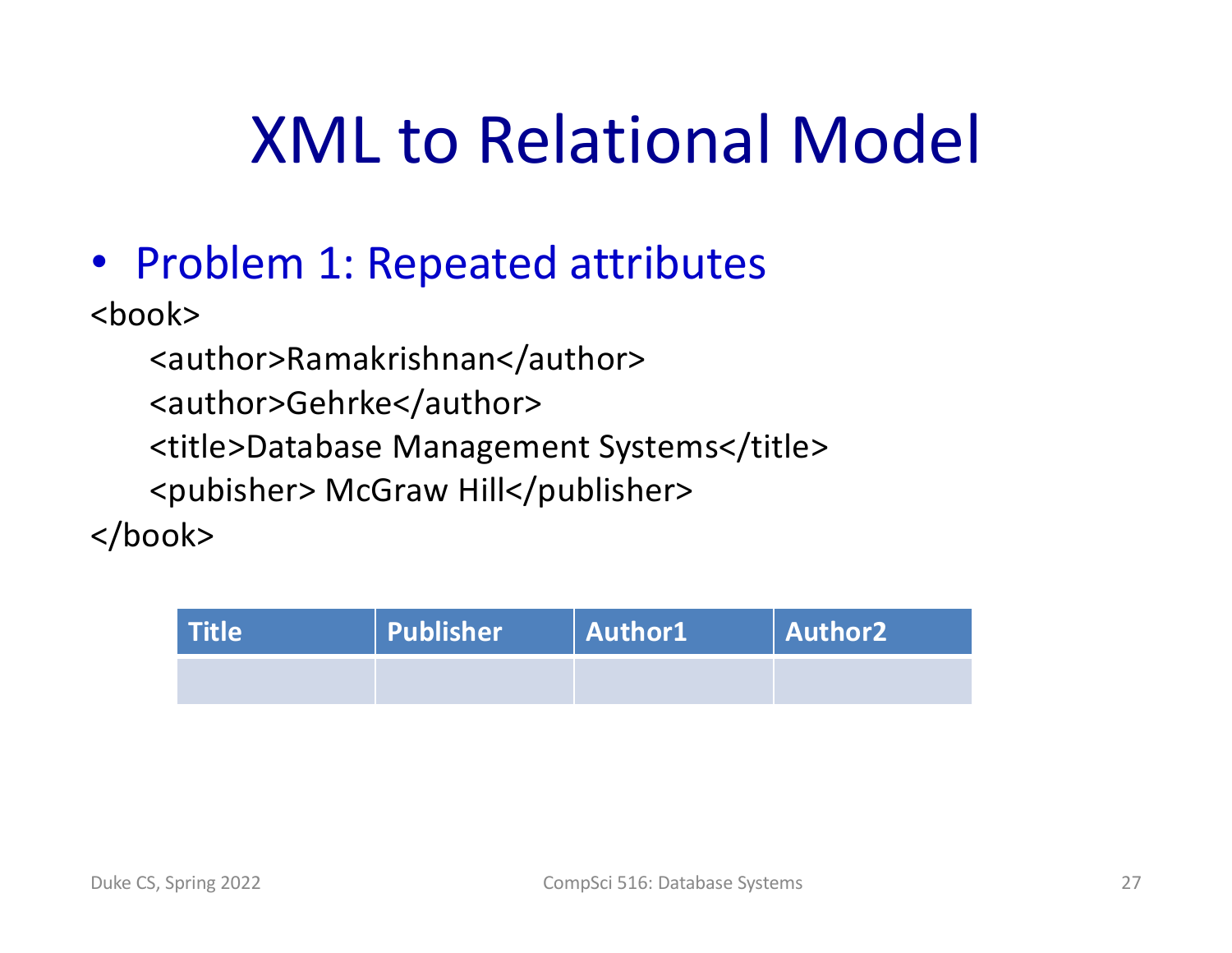• Problem 1: Repeated attributes

<book>

- <author>Garcia-Molina</author>
- <author>Ullman</author>
- <author>Widom</author>
- <title>Database Systems The Complete Book</title>
- <pubisher>Prentice Hall</publisher>

</book>

#### Does not work

| <b>Title</b> | Publisher | Author1 | Author2 |
|--------------|-----------|---------|---------|
|              |           |         |         |

#### Better design?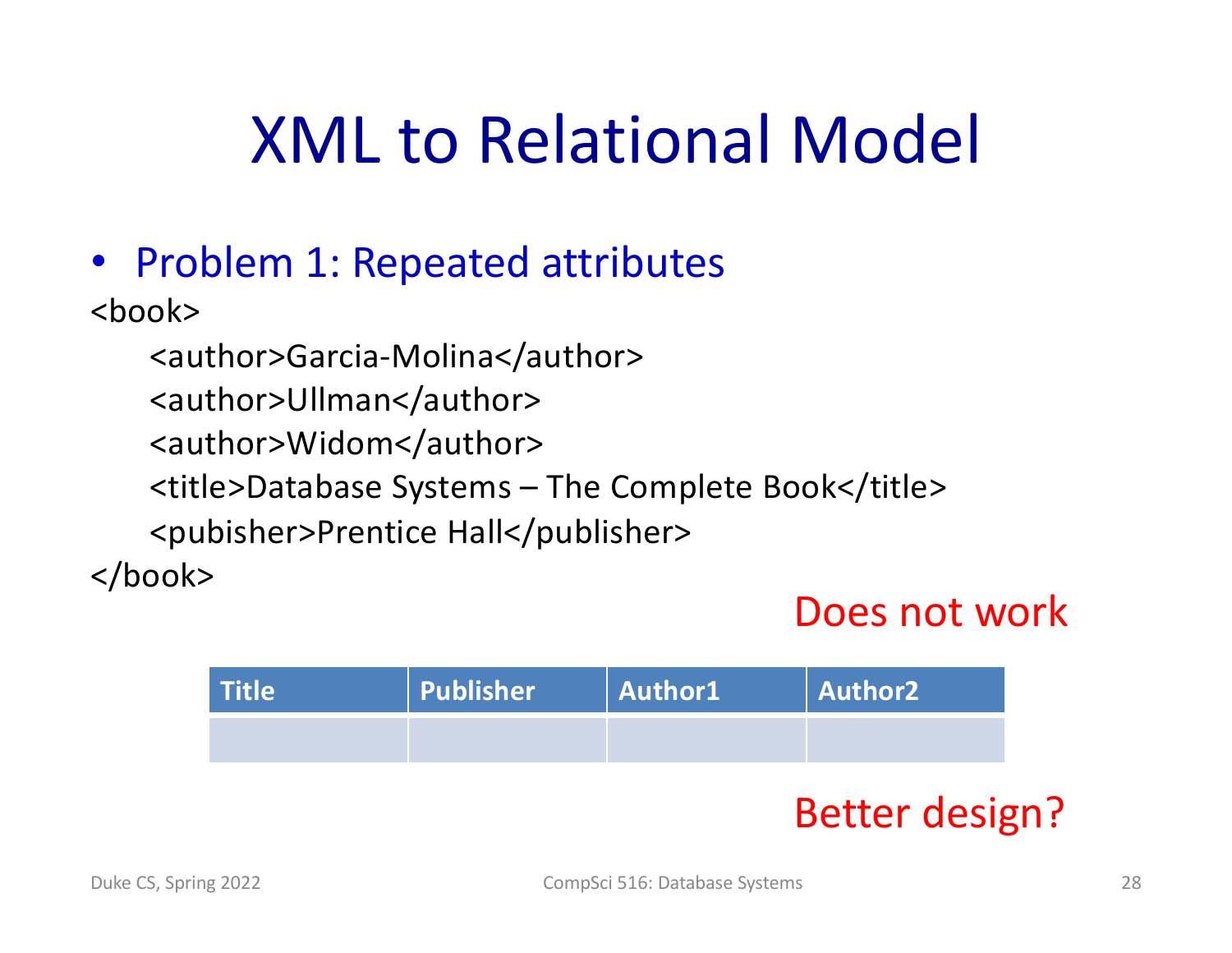#### Book

| <b>BookId</b> | <b>Title</b>                                           | <b>Publisher</b>      |
|---------------|--------------------------------------------------------|-----------------------|
| b1            | Database<br>Management<br>Systems                      | <b>McGraw</b><br>Hill |
| b2            | Database<br>$Systems - The$<br>Complete<br><b>Book</b> | Prentice<br>Hall      |

#### BookAuthoredBy

| <b>BookId</b> | <b>Author</b> |
|---------------|---------------|
| b1            | Ramakrishnan  |
| b1            | Gehrke        |
| b2            | Garcia-Molina |
| b2            | Ullman        |
| b2            | Widom         |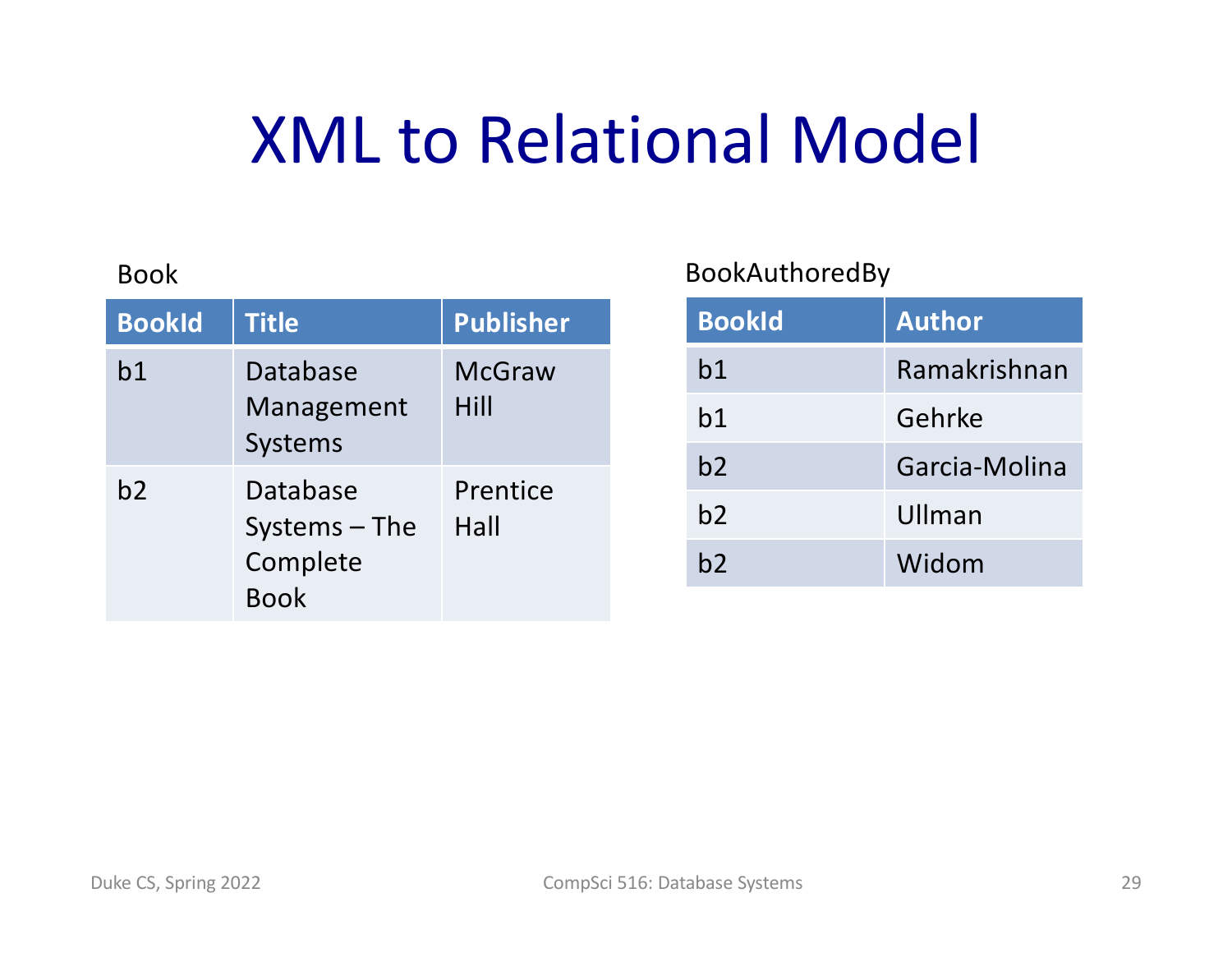| • Problem 2: Missing<br>attributes                                                                                                                                                                                                                                                                            | <b>Bookl</b><br>$\mathsf{d}$ | <b>Title</b>                                              | <b>Publisher</b>      | <b>Edition</b> |
|---------------------------------------------------------------------------------------------------------------------------------------------------------------------------------------------------------------------------------------------------------------------------------------------------------------|------------------------------|-----------------------------------------------------------|-----------------------|----------------|
| <book><br/><author>Ramakrishnan</author><br/><author>Gehrke</author><br/><title>Database Management Systems</title><br/><pubisher> McGraw Hill<br/><edition>Third</edition><br/><math>&lt;</math>/book&gt;<br/><book><br/><author>Garcia-Molina</author><br/><author>Ullman</author></book></pubisher></book> | b <sub>1</sub>               | Database<br>Manageme<br>nt Systems                        | <b>McGraw</b><br>Hill | <b>Third</b>   |
|                                                                                                                                                                                                                                                                                                               | b2                           | Database<br>$Systems -$<br>The<br>Complete<br><b>Book</b> | Prentice<br>Hall      | null           |
| <author>Widom</author><br><title>Database Systems - The Complete<br/>Book</title><br><pubisher>Prentice Hall<br/></pubisher>                                                                                                                                                                                  |                              |                                                           |                       |                |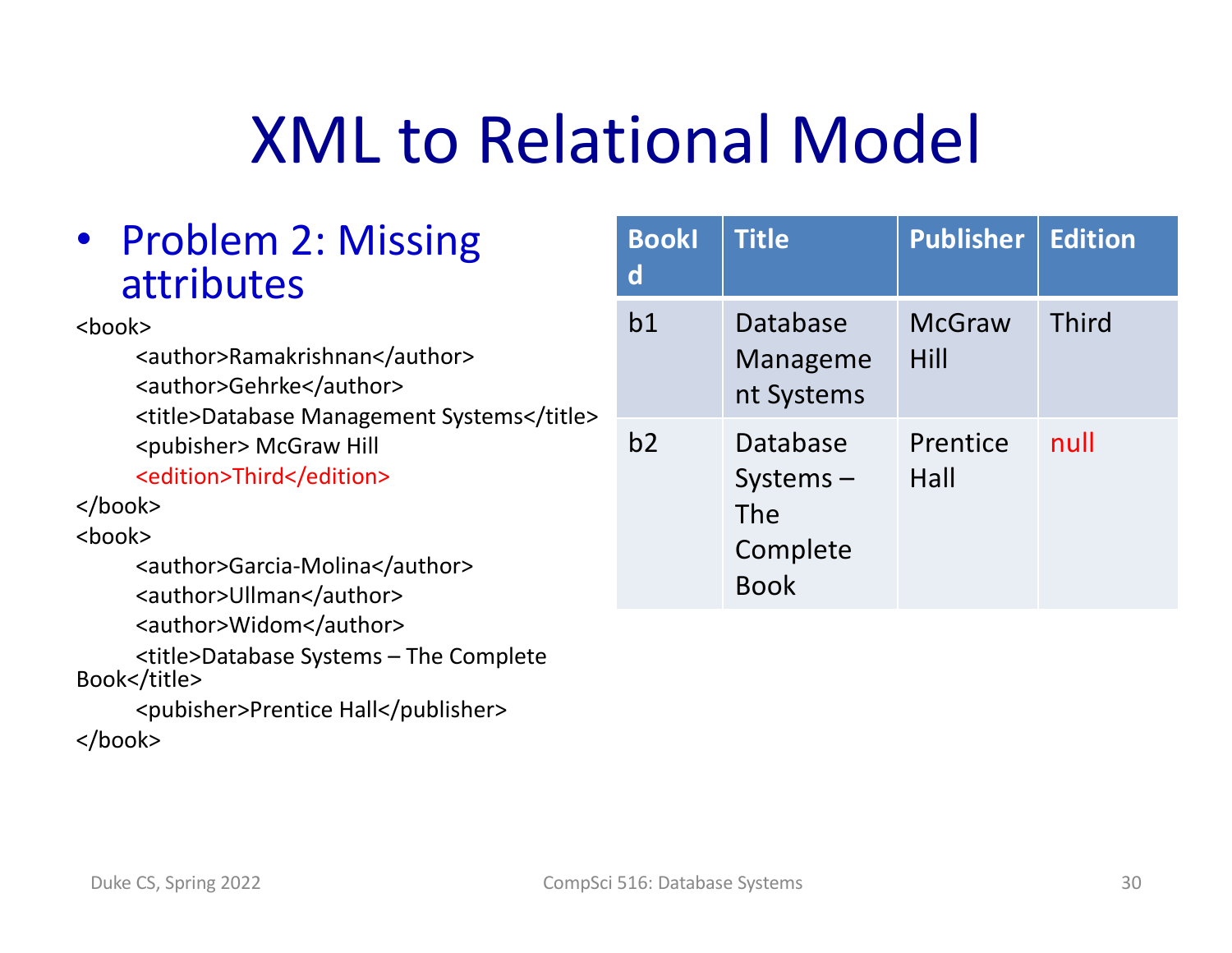# Summary: Data Model

- Relational data model is the most standard for database managements
	- semi-structured model/XML is also used in practice you will use them in hw assignments
	- unstructured data (text/photo/video) is unavoidable, but won't be covered in this class
- A DBMS provides data independence and insulates the application programmer from many low level details
- We will learn about those low level details as well as high level data management in this course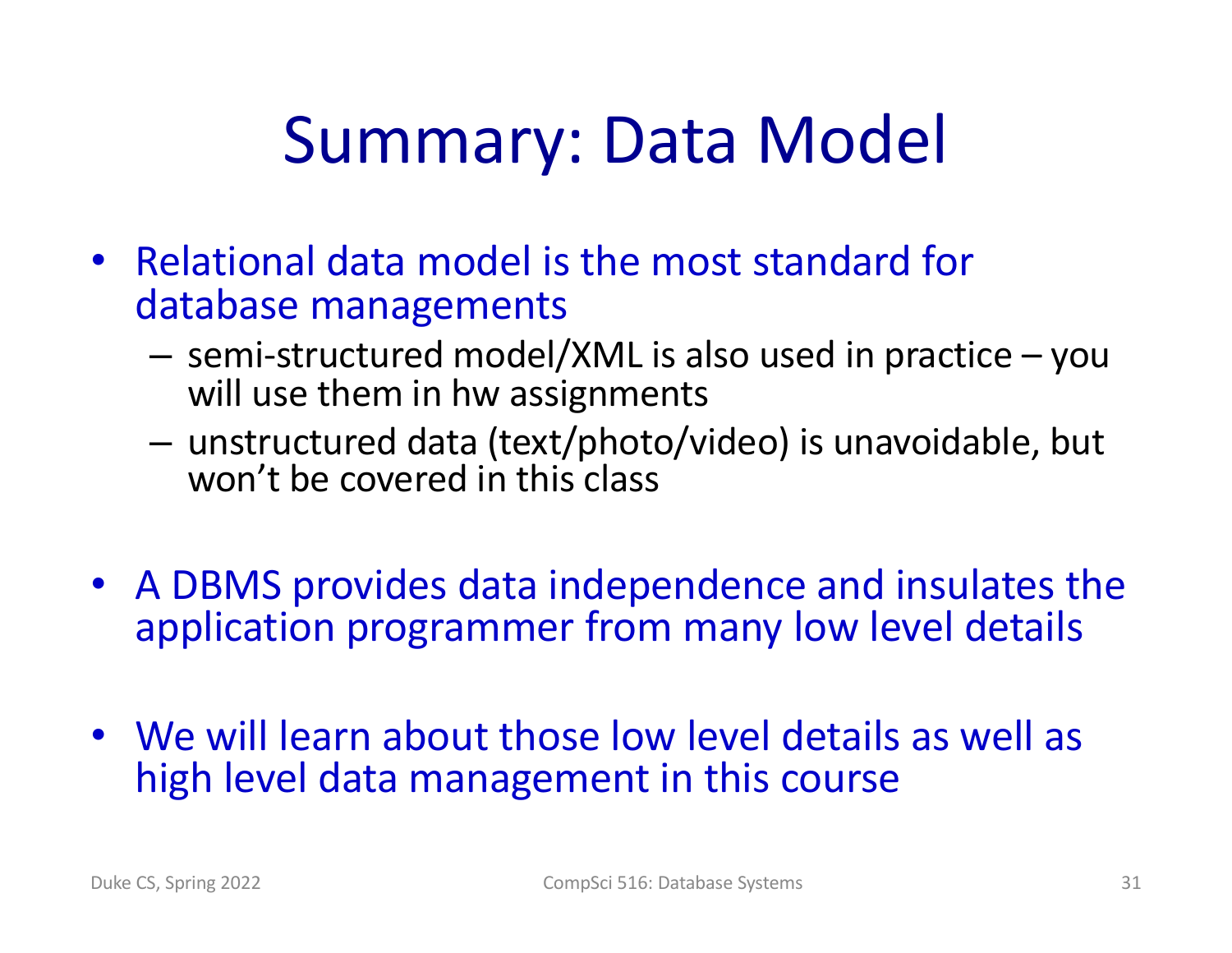# SQL Programming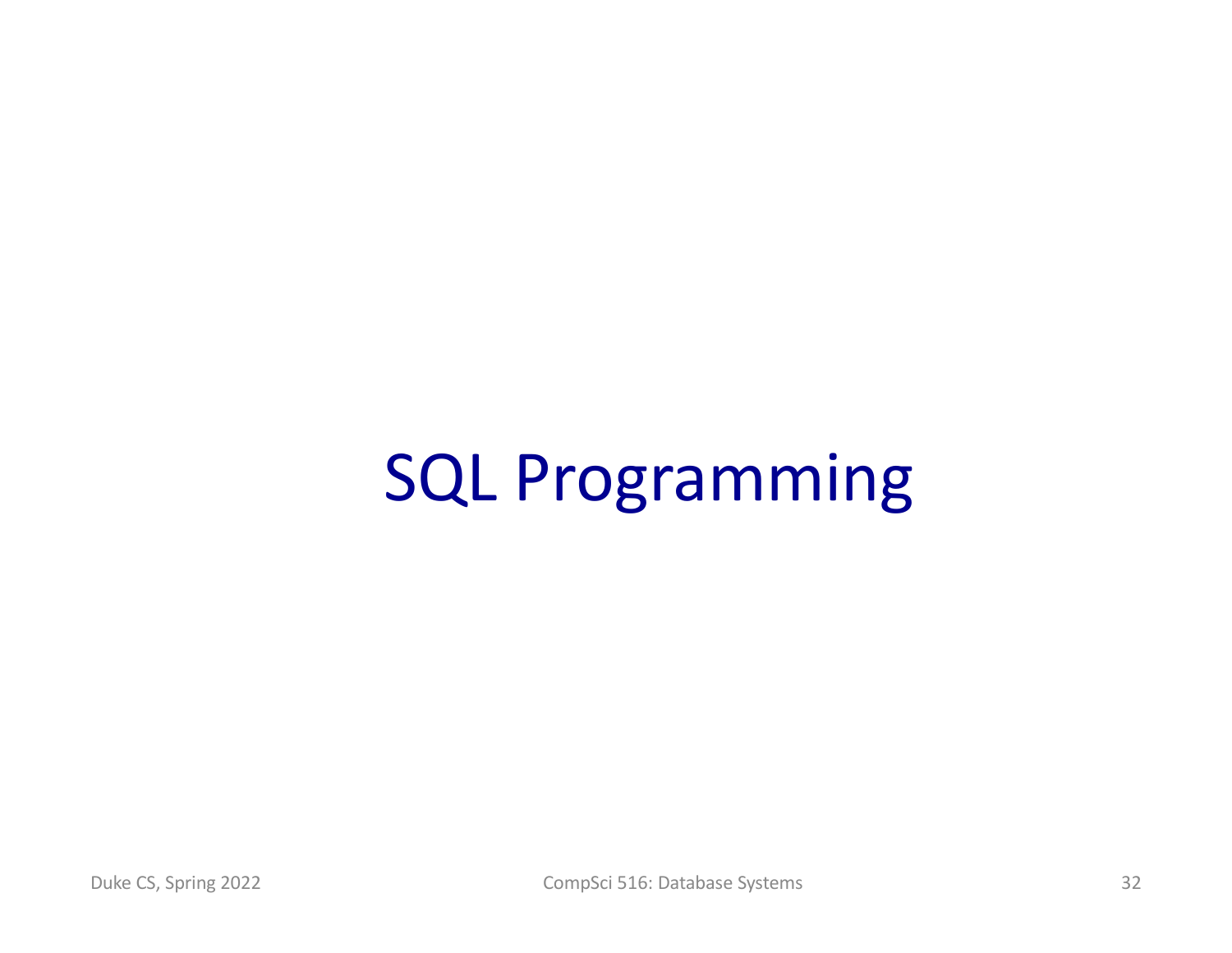# SQL Programming: Working with SQL through an API

- E.g.: Python psycopg2, JDBC, ODBC (C/C<sup>++</sup>/VB)
	- All based on the SQL/CLI (Call-Level Interface) standard
	- You can use any of these in HW1
- The application program sends SQL commands to the DBMS at runtime
- Responses/results are converted to objects in the application program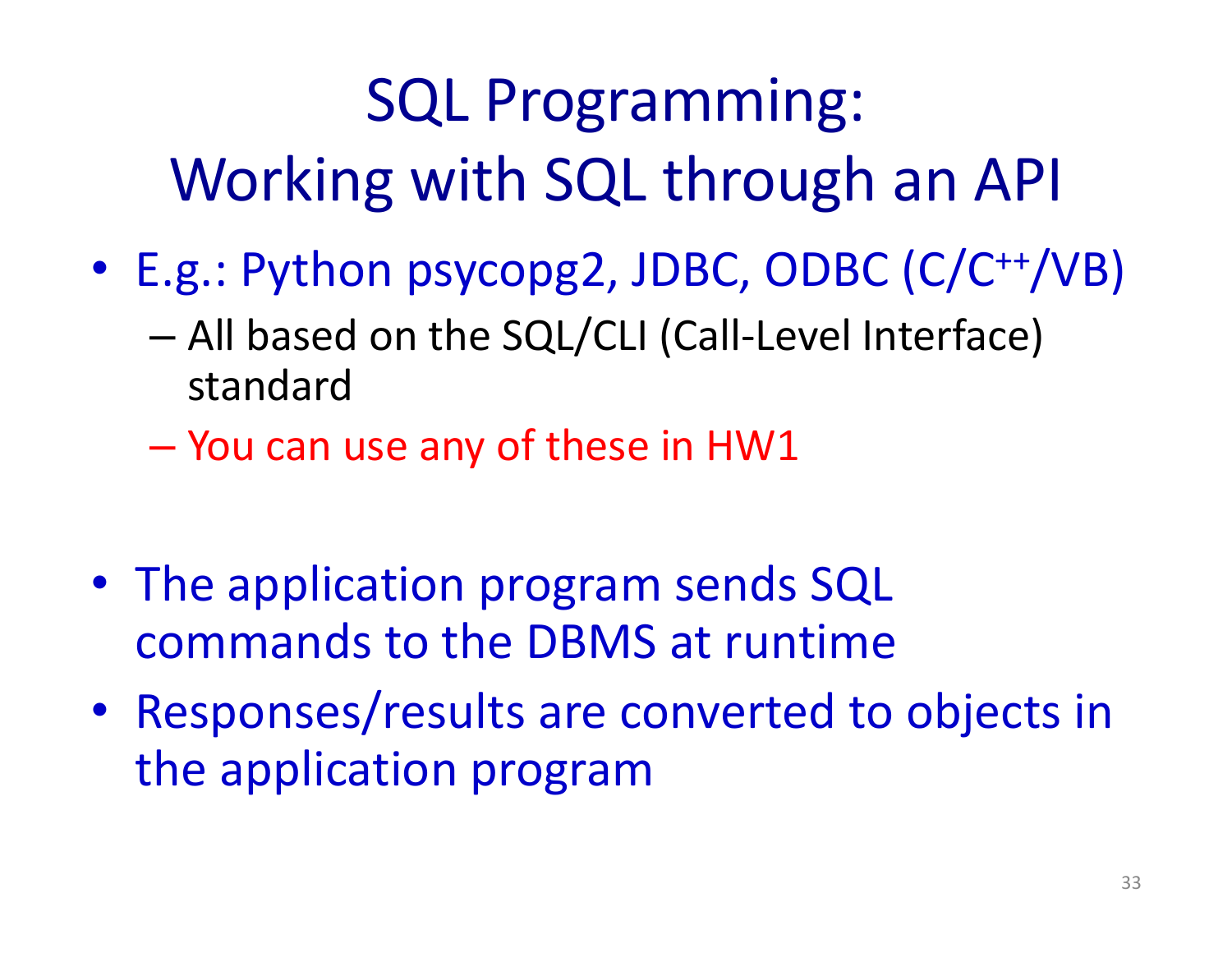# Example API: Python psycopg2

import psycopg2

conn = psycopg2.connect(dbname='beers')

 $cur = conn.cursor()$ 

# list all drinkers:

cur.execute('SELECT \* FROM Drinker') for drinker, address in cur:

print(drinker + ' lives at ' + address)

# print menu for bars whose name contains "a":

beers database Drinker(drinker, address) Serves(bar, beer, price)

You can iterate over cur one tuple at a time

> Placeholder for query parameter

cur.execute('SELECT \* FROM Serves WHERE bar LIKE %s', ('%a%',)) for bar, beer, price in cur:

print('{} serves {} at \${:,.2f}'.format(bar, beer, price)) cur.close()

conn.close()

Tuple of parameter values, one for each %s (note that the trailing "," is needed when the tuple contains only one value)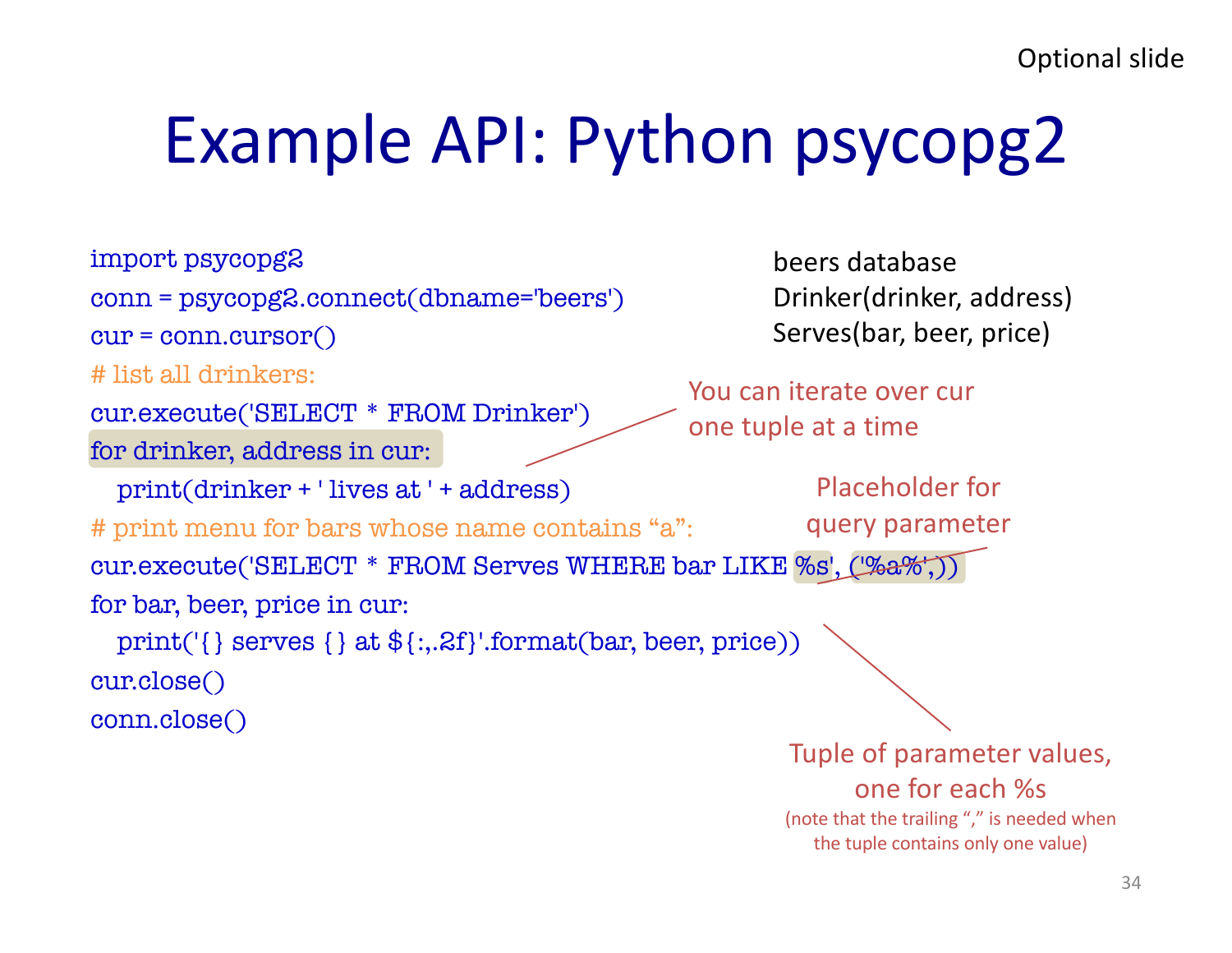# More psycopg2 examples

```
# "commit" each change immediately (later in transactions)—need to set this option just 
once at the start of the session
conn.set_session(autocommit=True)
# ...
bar = input('Enter the bar to update: ').strip()
beer = input('Enter the beer to update: ').strip()
price = float(input('Enter the new price: '))
try:
  cur.execute('''
UPDATE Serves
SET price = %s
WHERE bar = \%s AND beer = %s'", (price, bar, beer))
  if cur.rowcount \downarrow = 1:
    print('{} row(s) updated: correct bar/beer?'\
       .format(cur.rowcount))
except Exception as e:
  print(e)
                                                    # of tuples modified
                        Exceptions can be thrown 
                        (e.g., if positive-price constraint is violated)
```